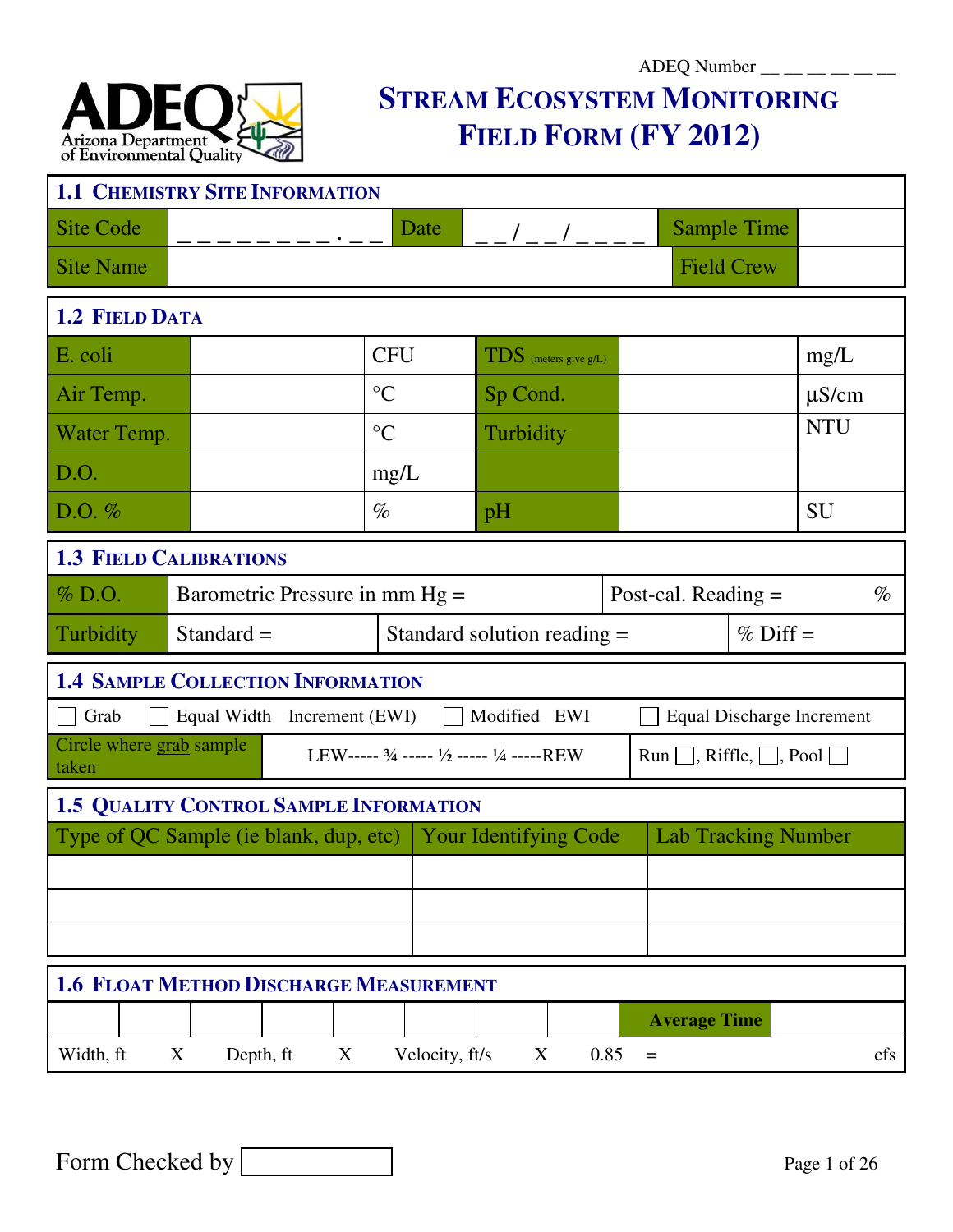|                                                                                  | 1.7 SITE OBSERVATIONS (CHECK ALL THAT APPLY UNLESS INDICATED OTHERWISE)                                                                                                                              |  |  |  |  |  |  |
|----------------------------------------------------------------------------------|------------------------------------------------------------------------------------------------------------------------------------------------------------------------------------------------------|--|--|--|--|--|--|
|                                                                                  | General appearance in the channel No refuse visible $\Box$ ; Small refuse visible $\Box$ ; Small volume refuse<br>common □; Large volume refuse (tires, carts) rare □; Large volume<br>refuse common |  |  |  |  |  |  |
| General appearance along the<br>banks                                            | No refuse visible $\Box$ ; Small refuse visible $\Box$ ; Small volume refuse<br>common □; Large volume refuse (tires, carts) rare □; Large volume<br>refuse common                                   |  |  |  |  |  |  |
| <b>Water Clarity</b>                                                             | Clear $\Box$ ; Milky $\Box$ ; Light brown $\Box$ ; Dark brown $\Box$ , Oily sheen $\Box$ ;<br>Greenish $\Box$ ; Other                                                                                |  |  |  |  |  |  |
| Water odor                                                                       | None $\Box$ ; Sewage $\Box$ ; Chlorine $\Box$ ; Fishy $\Box$ ; Rotten eggs $\Box$ ;<br>Other                                                                                                         |  |  |  |  |  |  |
| Appearance at water's edge<br>(check one)                                        | No evidence of salt crusts $\Box$ ; White crusty deposits rare $\Box$ ; Numerous<br>white crusty deposits $\Box$ ; Banks covered with white crusty deposits [                                        |  |  |  |  |  |  |
| Fish presence (check one)                                                        | Absent $\Box$ ; Rare<br>$\vert$ : Common                                                                                                                                                             |  |  |  |  |  |  |
| Crayfish presence                                                                | Absent  <br>$\vert$ ; Rare<br>: Common                                                                                                                                                               |  |  |  |  |  |  |
| Sunfish presence                                                                 | Absent $\Box$ ; Rare $\Box$<br>$\Box$ ; Common                                                                                                                                                       |  |  |  |  |  |  |
| <b>Bull frog presence</b>                                                        | Not Observed<br>: Observed                                                                                                                                                                           |  |  |  |  |  |  |
| Leopard frog presence                                                            | Not Observed : Number observed alive<br>: Dead                                                                                                                                                       |  |  |  |  |  |  |
| Floating leaves or other organic<br>matter (not algae) (check all that<br>apply) | Absent $\Box$ ; Rare $\Box$ ; Common $\Box$                                                                                                                                                          |  |  |  |  |  |  |
| Leaves or other organic matter on<br>streambed                                   | Absent $\Box$ ; Rare $\Box$ ; Common $\Box$                                                                                                                                                          |  |  |  |  |  |  |
| % Algae cover in the wetted<br>width of the stream 10 meters                     |                                                                                                                                                                                                      |  |  |  |  |  |  |
| above and below sample point                                                     | $\%$                                                                                                                                                                                                 |  |  |  |  |  |  |
| % Macrophytes cover in the                                                       |                                                                                                                                                                                                      |  |  |  |  |  |  |
| wetted width of the stream 10 m                                                  |                                                                                                                                                                                                      |  |  |  |  |  |  |
| above and below sample point                                                     | $\%$                                                                                                                                                                                                 |  |  |  |  |  |  |
| <b>1.8 E. COLI</b>                                                               |                                                                                                                                                                                                      |  |  |  |  |  |  |
| <b>Collection Time</b>                                                           | <b>Incubation Time</b><br><b>Enumeration Time</b>                                                                                                                                                    |  |  |  |  |  |  |
|                                                                                  |                                                                                                                                                                                                      |  |  |  |  |  |  |
| <b>Flag (Incubation/Holding Time Exceeded?)</b>                                  | Holding time is 6 hours from collection. Incubation Period is 18 hours for Colilert technique                                                                                                        |  |  |  |  |  |  |
| <b>COLILERT RESULTS</b>                                                          |                                                                                                                                                                                                      |  |  |  |  |  |  |
|                                                                                  |                                                                                                                                                                                                      |  |  |  |  |  |  |
| <b>Number Large Wells</b><br>Positive                                            | <b>Number Small Wells</b><br>Most Probable Number (from Table)<br>Positive                                                                                                                           |  |  |  |  |  |  |
|                                                                                  |                                                                                                                                                                                                      |  |  |  |  |  |  |
|                                                                                  |                                                                                                                                                                                                      |  |  |  |  |  |  |
|                                                                                  |                                                                                                                                                                                                      |  |  |  |  |  |  |
|                                                                                  |                                                                                                                                                                                                      |  |  |  |  |  |  |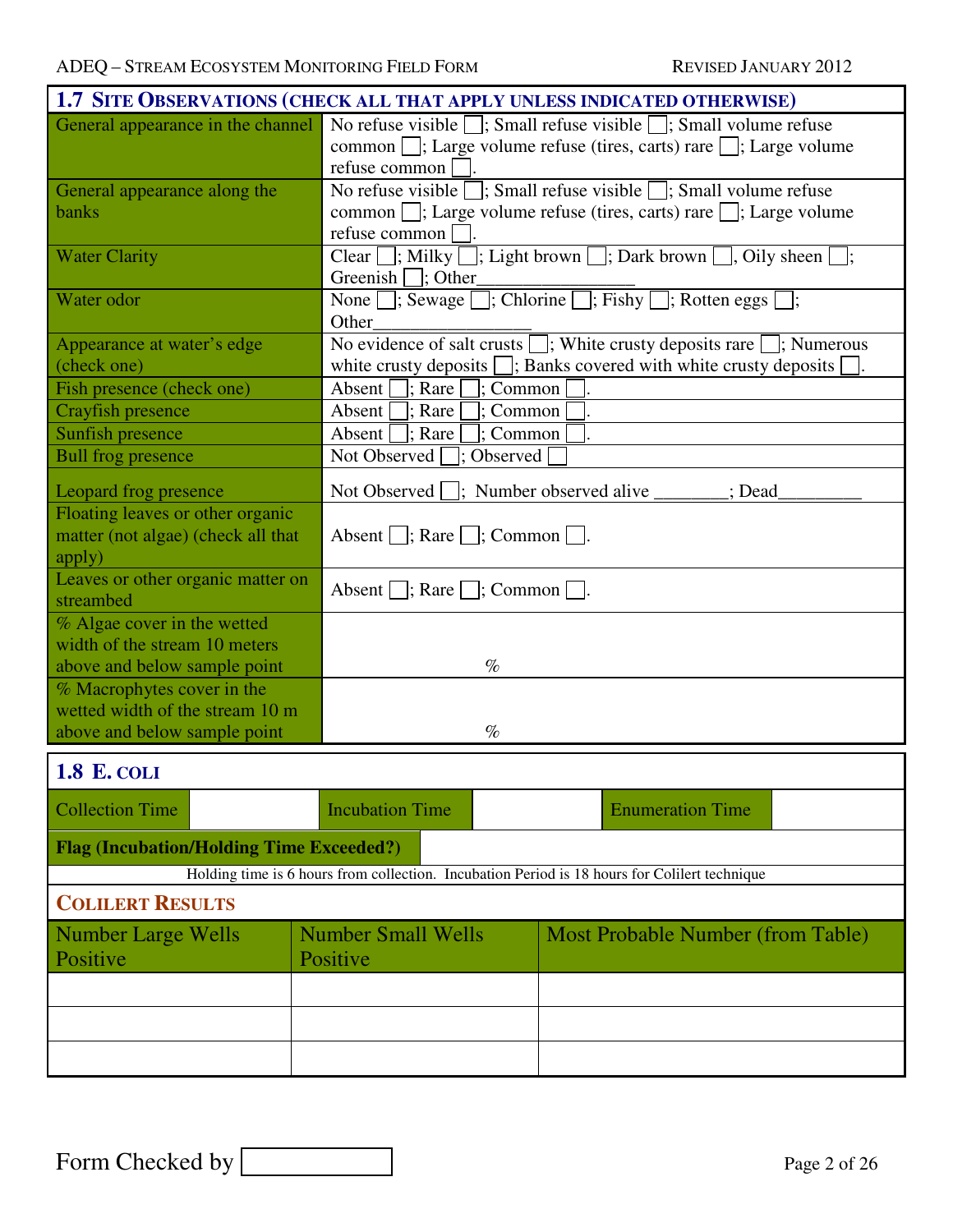$\mathsf{r}$ 

٦

| <b>1.9 EVENTS</b> |                                                                                                             |             |
|-------------------|-------------------------------------------------------------------------------------------------------------|-------------|
|                   | THIS TABLE INCLUDES FIELD RELATED EVENT CODES YOU WILL ENTER INTO THE WODB. CHECK THE BOX NEXT              |             |
|                   | TO ALL APPLICABLE EVENTS. USE THE EVENT FLAGS (F1, F2, ETC.) IF YOU WANT TO INCLUDE A COMMENT FOR A         |             |
|                   | PARTICULAR ITEM THAT YOU CIRCLED. INCLUDE FLAG COMMENTS IN SPACE PROVIDED BELOW. IT IS VERY                 |             |
|                   | <b>IMPORTANT THAT RECENT OR CURRENT FLOODING BE FLAGGED.</b>                                                |             |
|                   |                                                                                                             |             |
|                   | * = FILL OUT EVERY TIME. YOU MUST FLAG AND EXPLAIN IF THESE ARE NOT CHECKED.                                |             |
| <b>Check</b>      | <b>Description</b>                                                                                          | <b>Flag</b> |
|                   | * Baseflow Conditions                                                                                       |             |
|                   | * General – Precipitation at sample time.                                                                   |             |
|                   | None $\Box$ ; Light $\Box$ ; Moderate $\Box$ ; Heavy $\Box$ ; Cloud Cover $(\%)$ =                          |             |
|                   | * Weather - Significant rain during past 48 hours may affect results                                        |             |
|                   | Flow - Low D.O. / high pH attributed to ponding or evaporation of stream                                    |             |
|                   | Flow – Stream dry at time of visit                                                                          |             |
|                   | Flow – Evidence of recent flooding.                                                                         |             |
|                   | Fresh debris line in channel $\Box$ , Grasses Laid Over $\Box$ ; Fresh debris line in bushes/trees $\Box$ ; |             |
|                   | Recent flood event greater than baseflow but less than bankfull $\Box$ ; Riparian vegetation                |             |
|                   | scoured away $\Box$ ; • Flood Width<br>meters.                                                              |             |
|                   | Flow – Flood event in progress at time of visit                                                             |             |
|                   | Groundwater - DO value attributed to groundwater upwelling                                                  |             |
|                   | Flow – Measurement from USGS gauge/records or $3^{rd}$ party                                                |             |
|                   | $Flow$ – Low flow conditions                                                                                |             |
|                   | Flow – No active flow, pools or ponded water only                                                           |             |
|                   | Spring(s) influencing samples                                                                               |             |
|                   | Weather conditions may affect samples                                                                       |             |
|                   | Algal bloom                                                                                                 |             |
|                   | Fish kill observed                                                                                          |             |
|                   | Fish kill attributed to low DO, high pH or algal toxicity                                                   |             |
|                   | Indication of algal toxicity                                                                                |             |
|                   | Macrophytes - Abundant macrophytes                                                                          |             |
|                   | Waterfowl - Abundant waterfowl                                                                              |             |
|                   | SOP – Deviation(s) from standard operating procedures (indicate in 'Field Notes')                           |             |
|                   | Equipment problems associated with visit (data associated with the equipment not entered)                   |             |
|                   | Incomplete sampling event – Missing parameter(s) or reports                                                 |             |
|                   | Limited sampling event - Selected parameters only                                                           |             |
|                   | QC Equipment blank associated with visit                                                                    |             |
|                   | QA/QC or duplicate sample collected at time of visit                                                        |             |
| Flag 1            |                                                                                                             |             |
| Flag 2            |                                                                                                             |             |
| Flag 3            |                                                                                                             |             |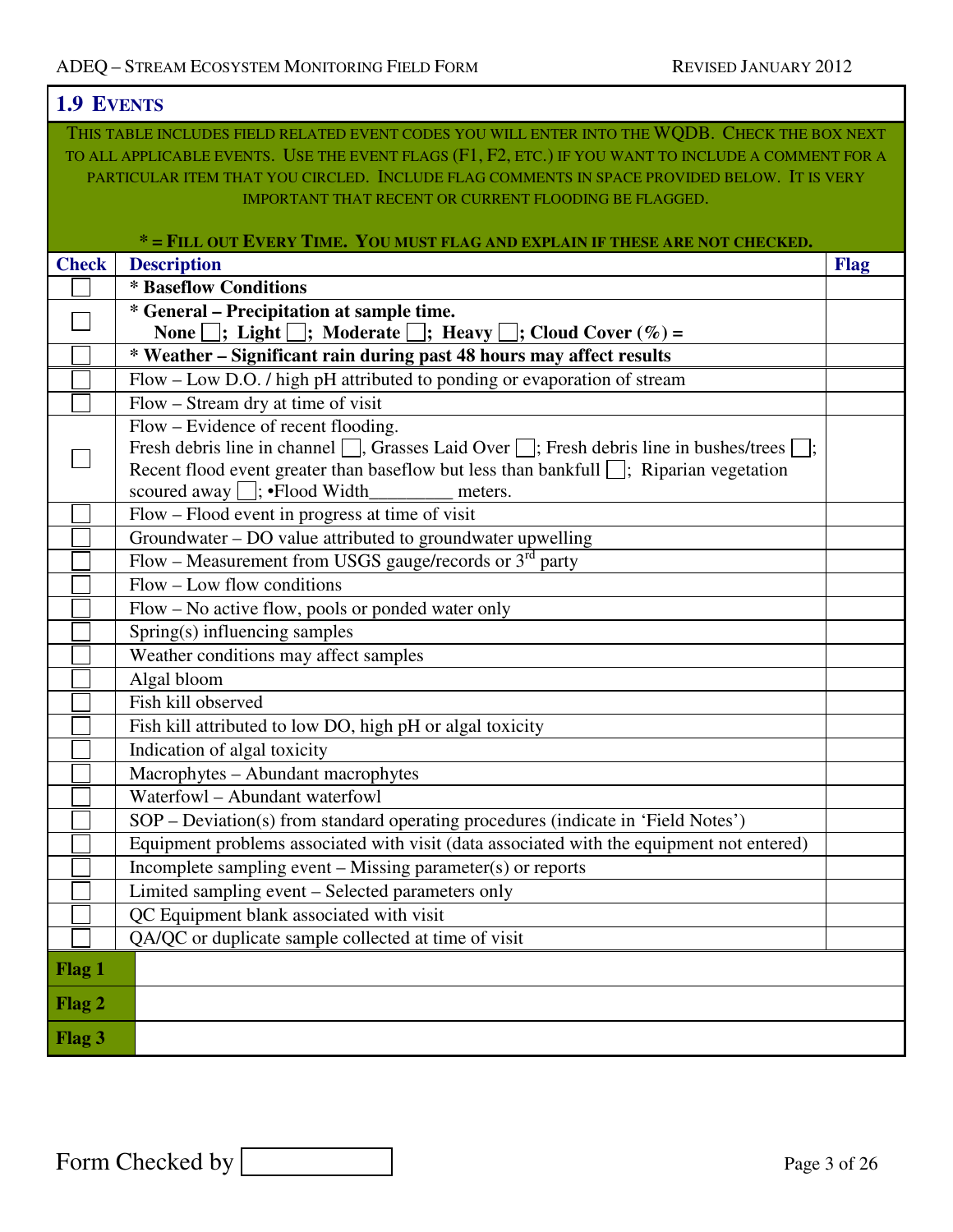| <b>1.10 FLOW MEASUREMENTS</b>                                          |                      |           |                       |                                                                                    |  |  |  |  |  |  |
|------------------------------------------------------------------------|----------------------|-----------|-----------------------|------------------------------------------------------------------------------------|--|--|--|--|--|--|
| Measurement from Run $\Box$ , Riffle, $\Box$ , Pool $\Box$ ; Comments: |                      |           |                       |                                                                                    |  |  |  |  |  |  |
| <b>Station</b>                                                         | <b>Distance from</b> | Depth, ft | <b>Velocity, ft/s</b> | <b>Comments</b>                                                                    |  |  |  |  |  |  |
| $\mathbf{1}$                                                           | <b>Initial Point</b> |           |                       |                                                                                    |  |  |  |  |  |  |
|                                                                        |                      |           |                       |                                                                                    |  |  |  |  |  |  |
| $\sqrt{2}$                                                             |                      |           |                       |                                                                                    |  |  |  |  |  |  |
| $\overline{3}$                                                         |                      |           |                       |                                                                                    |  |  |  |  |  |  |
| $\overline{4}$                                                         |                      |           |                       |                                                                                    |  |  |  |  |  |  |
| 5                                                                      |                      |           |                       |                                                                                    |  |  |  |  |  |  |
| 6                                                                      |                      |           |                       |                                                                                    |  |  |  |  |  |  |
| $\boldsymbol{7}$                                                       |                      |           |                       |                                                                                    |  |  |  |  |  |  |
| $\,8\,$                                                                |                      |           |                       |                                                                                    |  |  |  |  |  |  |
| 9                                                                      |                      |           |                       |                                                                                    |  |  |  |  |  |  |
| $10\,$                                                                 |                      |           |                       |                                                                                    |  |  |  |  |  |  |
| 11                                                                     |                      |           |                       |                                                                                    |  |  |  |  |  |  |
| $12\,$                                                                 |                      |           |                       |                                                                                    |  |  |  |  |  |  |
| 13                                                                     |                      |           |                       |                                                                                    |  |  |  |  |  |  |
| 14                                                                     |                      |           |                       |                                                                                    |  |  |  |  |  |  |
| 15                                                                     |                      |           |                       |                                                                                    |  |  |  |  |  |  |
| 16                                                                     |                      |           |                       |                                                                                    |  |  |  |  |  |  |
| 17                                                                     |                      |           |                       |                                                                                    |  |  |  |  |  |  |
| $18\,$                                                                 |                      |           |                       |                                                                                    |  |  |  |  |  |  |
| 19                                                                     |                      |           |                       |                                                                                    |  |  |  |  |  |  |
| $20\,$                                                                 |                      |           |                       |                                                                                    |  |  |  |  |  |  |
| 21                                                                     |                      |           |                       |                                                                                    |  |  |  |  |  |  |
| 22                                                                     |                      |           |                       |                                                                                    |  |  |  |  |  |  |
| 23                                                                     |                      |           |                       |                                                                                    |  |  |  |  |  |  |
| 24                                                                     |                      |           |                       |                                                                                    |  |  |  |  |  |  |
| 25                                                                     |                      |           |                       |                                                                                    |  |  |  |  |  |  |
|                                                                        |                      |           |                       | Attach separate sheet or the "Discharge" Excel spreadsheet to calculate discharge. |  |  |  |  |  |  |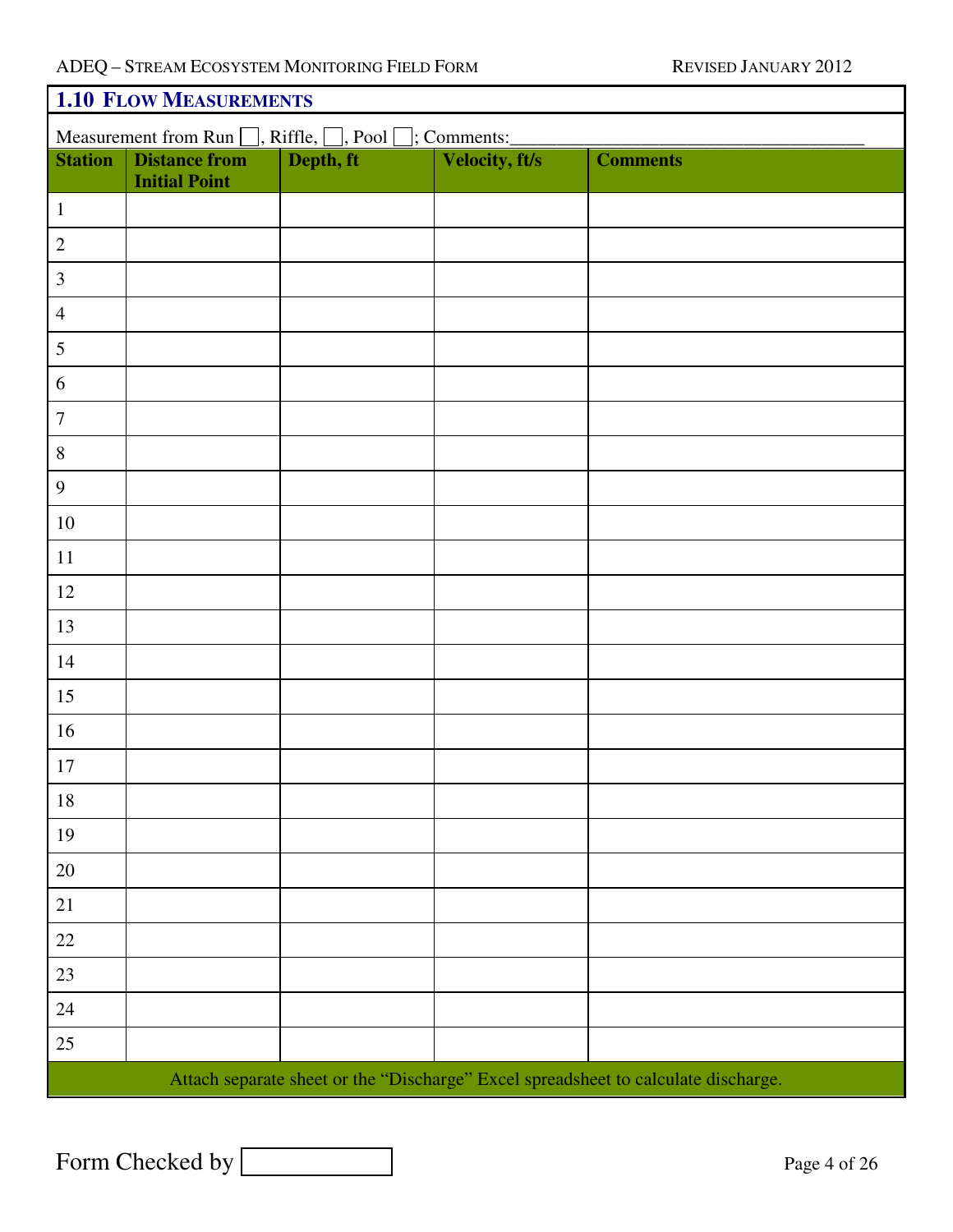| 2.1 STREAM TYPE IDENTIFICATION (OFFICE MEASUREMENTS)                                    |                                     |                                             |           |                                      |                         |  |                                                                                    |  |  |  |  |
|-----------------------------------------------------------------------------------------|-------------------------------------|---------------------------------------------|-----------|--------------------------------------|-------------------------|--|------------------------------------------------------------------------------------|--|--|--|--|
| Slope                                                                                   |                                     |                                             | Sinuosity |                                      |                         |  |                                                                                    |  |  |  |  |
|                                                                                         | Watershed Area $(m2)$ :             |                                             |           | <b>Stream Order</b>                  |                         |  |                                                                                    |  |  |  |  |
| $(ft^2)$                                                                                | <b>Predicted Cross-section Area</b> |                                             |           | <b>Which Regional Curve</b><br>Used? |                         |  | M Gila, Salt (lower),<br>Santa Cruz, Verde, San Pedro<br>U Gila, LCR, Salt (upper) |  |  |  |  |
|                                                                                         | <b>2.2 REACH LENGTH</b>             |                                             |           |                                      |                         |  |                                                                                    |  |  |  |  |
| REACH LENGTH = AVERAGE WETTED WIDTH $*$ 40. MINIMUM REACH = 300 FT. MAXIMUM = 3,000 FT. |                                     |                                             |           |                                      |                         |  |                                                                                    |  |  |  |  |
| <b>Width 1</b>                                                                          | <b>Width 2</b>                      |                                             | Width 3   | <b>Average</b>                       |                         |  | $* 40 =$                                                                           |  |  |  |  |
|                                                                                         | <b>Reach Length</b><br>ft           |                                             |           |                                      |                         |  |                                                                                    |  |  |  |  |
|                                                                                         | <b>2.3 REACH COMPLEXITY</b>         |                                             |           |                                      |                         |  |                                                                                    |  |  |  |  |
| <b>Habitat</b>                                                                          |                                     | Number of $\Box$ Paces, $\Box$ feet, $\Box$ |           | meters                               |                         |  | <b>Total</b>                                                                       |  |  |  |  |
| Pool                                                                                    |                                     |                                             |           |                                      |                         |  |                                                                                    |  |  |  |  |
| Riffle                                                                                  |                                     |                                             |           |                                      |                         |  |                                                                                    |  |  |  |  |
| Run                                                                                     |                                     |                                             |           |                                      |                         |  |                                                                                    |  |  |  |  |
|                                                                                         |                                     |                                             |           |                                      | Riffle / Pool Ratio $=$ |  |                                                                                    |  |  |  |  |
|                                                                                         |                                     |                                             |           | $My$ Pace $=$                        |                         |  | to a foot                                                                          |  |  |  |  |
|                                                                                         |                                     |                                             |           |                                      |                         |  |                                                                                    |  |  |  |  |

|  | <b>2.4 FLOW REGIME (CHECK ONLY ONE)</b>                                                               |  |  |  |  |  |  |  |
|--|-------------------------------------------------------------------------------------------------------|--|--|--|--|--|--|--|
|  | Perennial stream channel. Surface water persists all year long.                                       |  |  |  |  |  |  |  |
|  | Intermittent stream channel. One which flows only seasonally or occasionally. Surface source          |  |  |  |  |  |  |  |
|  | includes springs, snow melt, and flows that reappear along various locations of a reach, and then run |  |  |  |  |  |  |  |
|  | subterranean (interrupted).                                                                           |  |  |  |  |  |  |  |
|  | Subterranean stream channel. Flows parallel to and near the surface for various seasons.              |  |  |  |  |  |  |  |
|  | Ephemeral stream channel. Flows only in response to precipitation.                                    |  |  |  |  |  |  |  |
|  |                                                                                                       |  |  |  |  |  |  |  |
|  |                                                                                                       |  |  |  |  |  |  |  |
|  | <b>2.5 FLOW REGIME CATEGORY (CHECK ONLY ONE)</b>                                                      |  |  |  |  |  |  |  |
|  | Seasonal variation in stream flow dominated primarily by snowmelt runoff.                             |  |  |  |  |  |  |  |
|  | Seasonal variation in stream flow dominated primarily by storm flow runoff.                           |  |  |  |  |  |  |  |
|  | Uniform stage and associated stream flow due to spring fed conditions.                                |  |  |  |  |  |  |  |
|  | Regulated stream flow due to diversions, dam releases, dewatering, effluent dominated, etc.           |  |  |  |  |  |  |  |
|  | Altered flows due to development, such as urban streams, cut-over watersheds, vegetation              |  |  |  |  |  |  |  |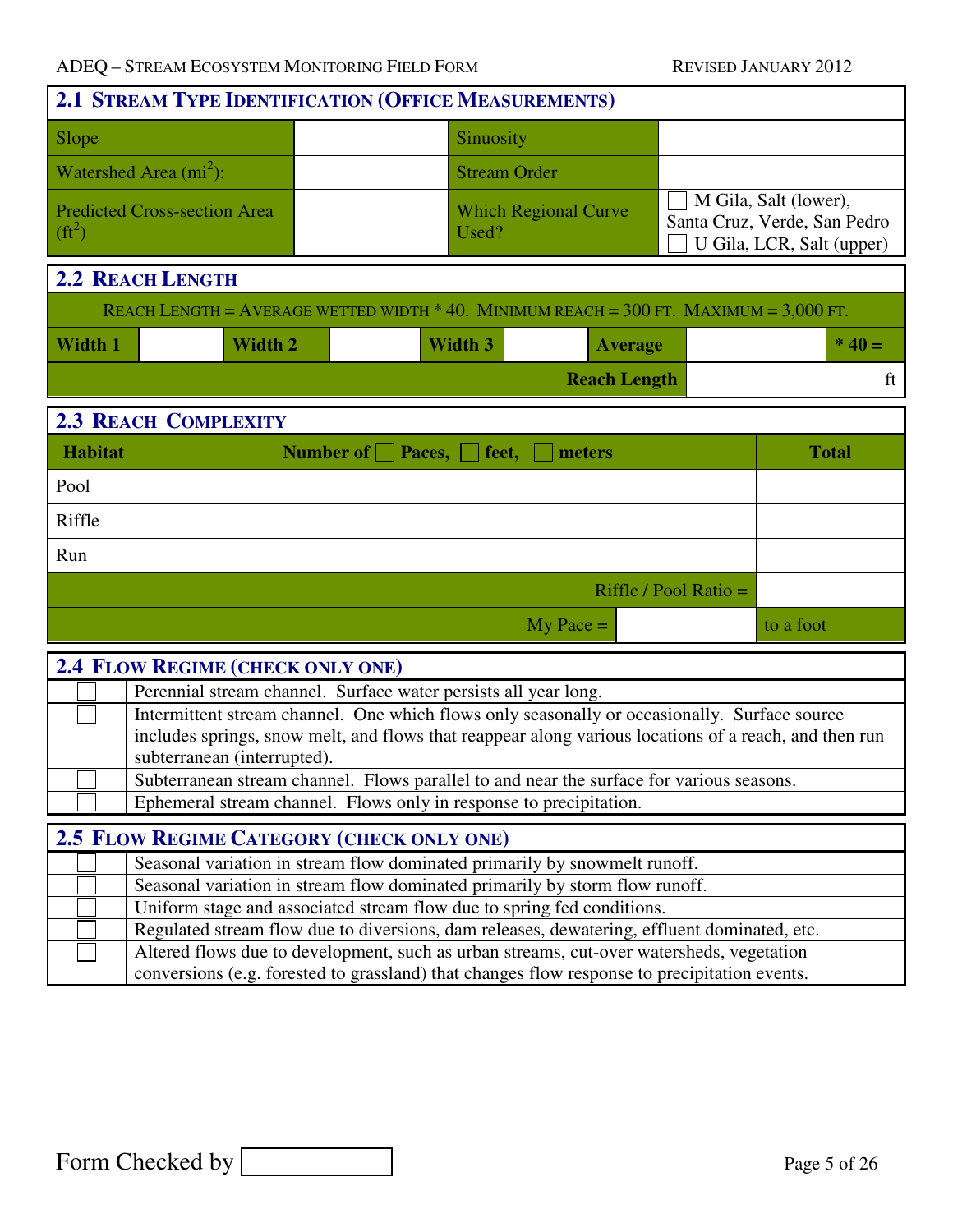| <b>2.6 STREAM TYPE MEASUREMENTS (FIELD MEASUREMENTS)</b> |                       |                                                                                 |             |                                                 |                                                     |                                                   |  |  |  |  |
|----------------------------------------------------------|-----------------------|---------------------------------------------------------------------------------|-------------|-------------------------------------------------|-----------------------------------------------------|---------------------------------------------------|--|--|--|--|
|                                                          | Measurement           | Comment/Cal                                                                     | X Section 1 |                                                 | X Section 2                                         | <b>Bankfull Indicators Used</b>                   |  |  |  |  |
|                                                          | <b>Bankfull Width</b> |                                                                                 |             |                                                 |                                                     | Top of point bars                                 |  |  |  |  |
| Bankfull Max.                                            |                       | At thalweg                                                                      |             |                                                 |                                                     | Change in particle size                           |  |  |  |  |
| Depth                                                    |                       |                                                                                 |             |                                                 |                                                     |                                                   |  |  |  |  |
| Correction                                               |                       | Determined by X-                                                                |             |                                                 |                                                     | Slope break                                       |  |  |  |  |
| Factor                                                   |                       | section type                                                                    |             |                                                 |                                                     |                                                   |  |  |  |  |
|                                                          | <b>Bankfull Mean</b>  | $=$ (BF Max Depth) $*$                                                          |             |                                                 |                                                     | Vegetation line                                   |  |  |  |  |
| Depth                                                    |                       | (Correction Factor)                                                             |             |                                                 |                                                     |                                                   |  |  |  |  |
|                                                          | Cross-sectional       | $=$ (BF Mean Depth) $*$                                                         |             |                                                 |                                                     | Undercut banks                                    |  |  |  |  |
| Area                                                     |                       | (BF Width)                                                                      |             |                                                 |                                                     |                                                   |  |  |  |  |
| 2 times BF                                               |                       | $= (2*BF Max Depth)$                                                            |             |                                                 |                                                     | Presence of a floodplain at the                   |  |  |  |  |
| Max Depth                                                |                       |                                                                                 |             |                                                 |                                                     | elevation of incipient flooding                   |  |  |  |  |
| Floodprone                                               |                       | Measure width at $2$ *                                                          |             |                                                 |                                                     | Is flood debris above bankfull                    |  |  |  |  |
| Width                                                    |                       | <b>BF Max Depth (Note</b>                                                       |             |                                                 |                                                     | elevation? (if so, document cross-                |  |  |  |  |
|                                                          |                       | if estimated)                                                                   |             |                                                 |                                                     | sectional area.)                                  |  |  |  |  |
| Entrenchment                                             |                       | $=$ (Floodprone width)                                                          |             |                                                 |                                                     | <b>Valley Type</b>                                |  |  |  |  |
| Ratio                                                    |                       | / (BF Width)                                                                    |             |                                                 |                                                     |                                                   |  |  |  |  |
| Width / Depth                                            |                       | $=$ (BF Width) / (BF                                                            |             |                                                 |                                                     | IV                                                |  |  |  |  |
| Mean Depth)<br>Ratio                                     |                       |                                                                                 |             |                                                 | Ш<br>Н<br>VI<br><b>VIII</b>                         |                                                   |  |  |  |  |
|                                                          | STREAM TYPE =         |                                                                                 |             |                                                 |                                                     |                                                   |  |  |  |  |
|                                                          |                       |                                                                                 |             |                                                 |                                                     |                                                   |  |  |  |  |
|                                                          |                       | <b>2.7 ORGANIC DEBRIS / CHANNEL BLOCKAGES</b>                                   |             |                                                 |                                                     |                                                   |  |  |  |  |
|                                                          |                       | 1. No organic debris or channel blockages                                       |             |                                                 | 6. Extensive, large debris dams either continuous   |                                                   |  |  |  |  |
|                                                          |                       |                                                                                 |             |                                                 | or influencing over 50% of channel area. Forces     |                                                   |  |  |  |  |
|                                                          |                       |                                                                                 |             | water onto floodplain even with moderate flows. |                                                     |                                                   |  |  |  |  |
|                                                          |                       |                                                                                 |             |                                                 | Generally presents a fish migration blockage.       |                                                   |  |  |  |  |
|                                                          |                       | 2. Infrequent debris, what's present                                            |             |                                                 | 7. Beaver dams. Few and/or infrequent. Spacing      |                                                   |  |  |  |  |
|                                                          |                       | consists of small, floatable organic debris.                                    |             |                                                 |                                                     | allows for normal stream/flow conditions between  |  |  |  |  |
|                                                          |                       |                                                                                 |             |                                                 | dams.                                               |                                                   |  |  |  |  |
|                                                          |                       | 3. Moderate frequency, mixture of small                                         |             |                                                 |                                                     | 8. Beaver dams - Frequent. Back water occurs      |  |  |  |  |
|                                                          |                       | to medium size debris affects less than                                         |             |                                                 |                                                     | between dams - stream flow velocities reduced     |  |  |  |  |
|                                                          |                       | 10% of active channel area.                                                     |             |                                                 | between dams.                                       |                                                   |  |  |  |  |
|                                                          |                       | 4. Numerous debris mixture of medium to                                         |             |                                                 |                                                     | 9. Beaver dams - abandoned where numerous         |  |  |  |  |
|                                                          |                       | large sizes - affecting up to $30\%$ of the                                     |             |                                                 |                                                     | dams have filled in with sediment and are causing |  |  |  |  |
|                                                          |                       | area of the active channel.                                                     |             |                                                 | channel adjustments of lateral migration, evulsion, |                                                   |  |  |  |  |
|                                                          |                       |                                                                                 |             |                                                 | and degradation etc.                                |                                                   |  |  |  |  |
|                                                          |                       | 5. Debris dams of predominantly large<br>material affecting over 30% to 50% the |             |                                                 |                                                     | 10. Man made structures - diversion dams, low     |  |  |  |  |
|                                                          |                       |                                                                                 |             |                                                 |                                                     | dams, controlled by-pass channels, baffled bed    |  |  |  |  |
|                                                          |                       | channel area and often occupying the total                                      |             |                                                 |                                                     | configuration with gabions, etc.                  |  |  |  |  |

width of the active channel.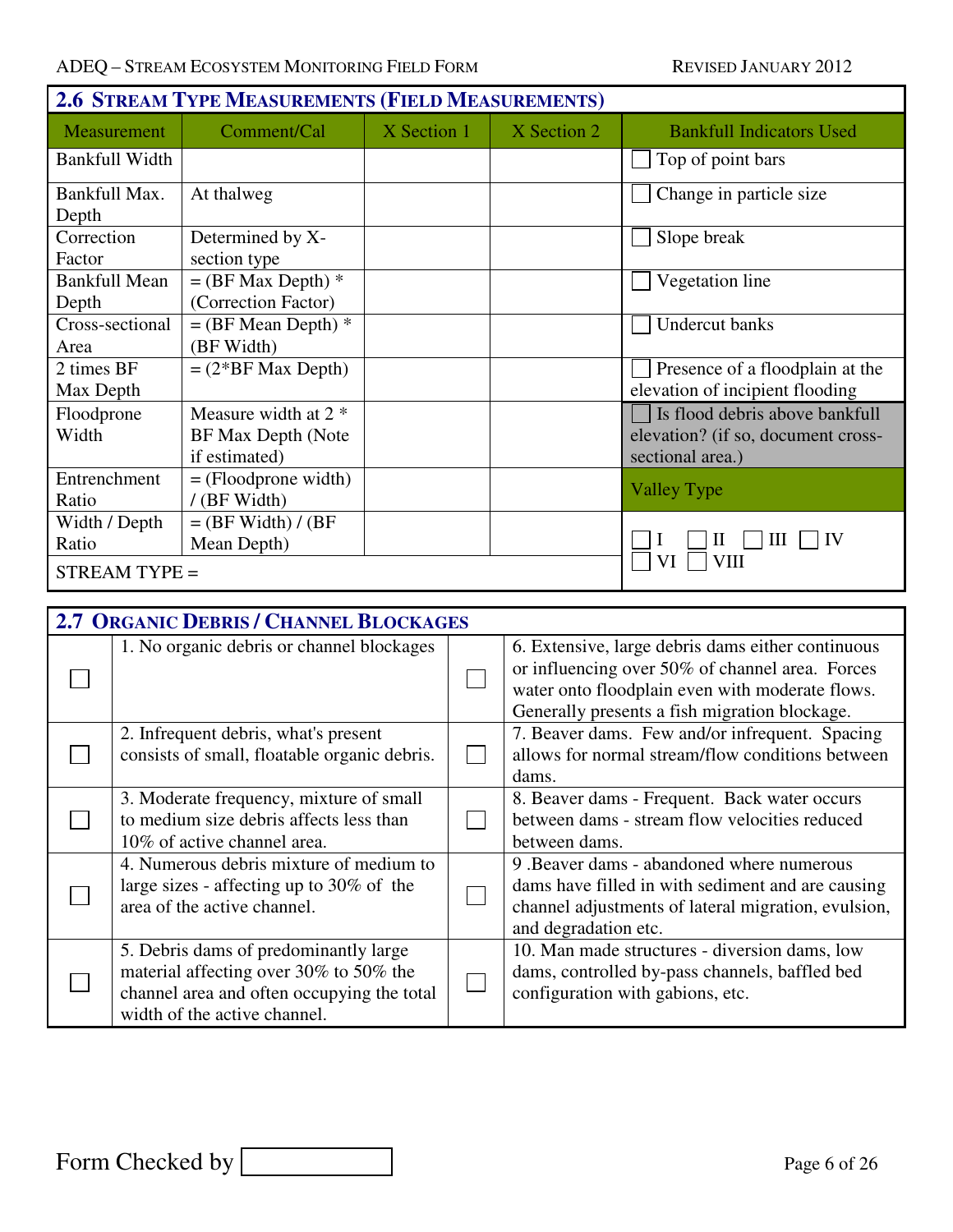### **SHOULD I SAMPLE MACROINVERTEBRATES?**

The target stream habitat for collecting macroinvertebrates must be wadeable, perennial, contain riffle or run habitat, must contain heterogeneous substrates, and must be sampled during the spring index period. Spring index period is April - May for warm water streams and May - June for cold water streams. Use the following specific decision criteria to determine whether to collect a macroinvertebrate sample.

| <b>Parameter</b>  | <b>Condition</b>                                                                                                                                                                                                                                                                                         | <b>Action to Take</b><br>(CHECK BOXES) |
|-------------------|----------------------------------------------------------------------------------------------------------------------------------------------------------------------------------------------------------------------------------------------------------------------------------------------------------|----------------------------------------|
| Hydrologic        | Baseflow conditions are occurring and it is approximately 4 or                                                                                                                                                                                                                                           | Collect                                |
| Conditions        | more weeks after a bankfull flow event. *                                                                                                                                                                                                                                                                | macroinvertebrates                     |
|                   | A bankfull or greater magnitude flow event has occurred within 4<br>weeks of site visit. Or extreme high flow events have occurred<br>resulting in deep scouring of the streambed and benthic community<br>such that the macroinvertebrate community will not recover within<br>the spring index period. | Do not collect<br>macroinvertebrates   |
|                   | Extended drought conditions have reduced flow from previously                                                                                                                                                                                                                                            | Do not collect                         |
|                   | perennial condition to pools only or stagnant wetland habitat.                                                                                                                                                                                                                                           | macroinvertebrates                     |
| Substrate Type    | A substrate consisting of a mixture of some of the following<br>particle sizes is the target condition: boulder, cobble, gravel, sand,<br>clay, silt, bedrock.                                                                                                                                           | Collect<br>macroinvertebrates          |
|                   | Streams which have substrates dominated (consisting of >50% of<br>that substrate type) by bedrock or travertine are considered non-<br>target conditions.                                                                                                                                                | Do not collect<br>macroinvertebrates   |
| Waterbody<br>Type | The target waterbody type is a flowing stream with riffle or run<br>(erosional) habitats present.                                                                                                                                                                                                        | Collect<br>macroinvertebrates          |
|                   | We do not have methods developed for the following waterbody<br>types and are not sampling them at this time: Effluent dependent<br>streams, wetlands, ephemeral streams, lakes, seasonally<br>intermittent streams.                                                                                     | Do not collect<br>macroinvertebrates   |

\* Identification of bankfull and high flow elevation in the field: Using known watershed area, use appropriate Regional Curve and field bankfull indicators to estimate bankfull elevation. Look for debris lines and other high flow markers as an indicator of the most recent high flow stage. See 2010 SOP Manual.

| <b>2.8 BOTTLE INFORMATION</b>                                                                                                                                             |                              |                            |                                                                      |              |  |  |  |  |  |  |  |
|---------------------------------------------------------------------------------------------------------------------------------------------------------------------------|------------------------------|----------------------------|----------------------------------------------------------------------|--------------|--|--|--|--|--|--|--|
| Riffle<br>Multihabitat field split ___% preserved; Edge                                                                                                                   |                              | $#$ of jars                | _#jars, Riffle field split_____% preserved; ADEQ 10 jab multihabitat | #jars,       |  |  |  |  |  |  |  |
| <b>2.9 REACH HABITAT QUALITY</b>                                                                                                                                          |                              |                            |                                                                      |              |  |  |  |  |  |  |  |
| Reach length equals 2 meander lengths or 20-30 times bankfull width of the stream. Use a minimum 300-feet<br>reach to identify habitat types for large streams or rivers. |                              |                            |                                                                      |              |  |  |  |  |  |  |  |
| Cobble                                                                                                                                                                    | Absent $\vert \cdot \vert$ ; | Rare $\vert \cdot \vert$ : | $Common \mid \cdot$                                                  | Abundant     |  |  |  |  |  |  |  |
| <b>Undercut</b> banks                                                                                                                                                     | Absent $\vert \cdot \vert$ ; | Rare $\vert \cdot \vert$ : | Common                                                               | Abundant     |  |  |  |  |  |  |  |
| Leaf packs                                                                                                                                                                | Absent $\vert \cdot \vert$ ; | Rare $\vert \cdot \vert$ ; | Common                                                               | Abundant     |  |  |  |  |  |  |  |
| Root masses                                                                                                                                                               | Absent $\vert \cdot \vert$ ; | Rare $\vert \cdot \vert$ : | Common                                                               | Abundant     |  |  |  |  |  |  |  |
| Submerged logs / snares                                                                                                                                                   | Absent $\vert \cdot \vert$ ; | Rare                       | Common                                                               | Abundant     |  |  |  |  |  |  |  |
| Sand dominated substrate                                                                                                                                                  | Absent $\vert \cdot \vert$ ; | $\text{Rare}$              | Common                                                               | Abundant     |  |  |  |  |  |  |  |
| Form Checked by                                                                                                                                                           |                              |                            |                                                                      | Page 7 of 26 |  |  |  |  |  |  |  |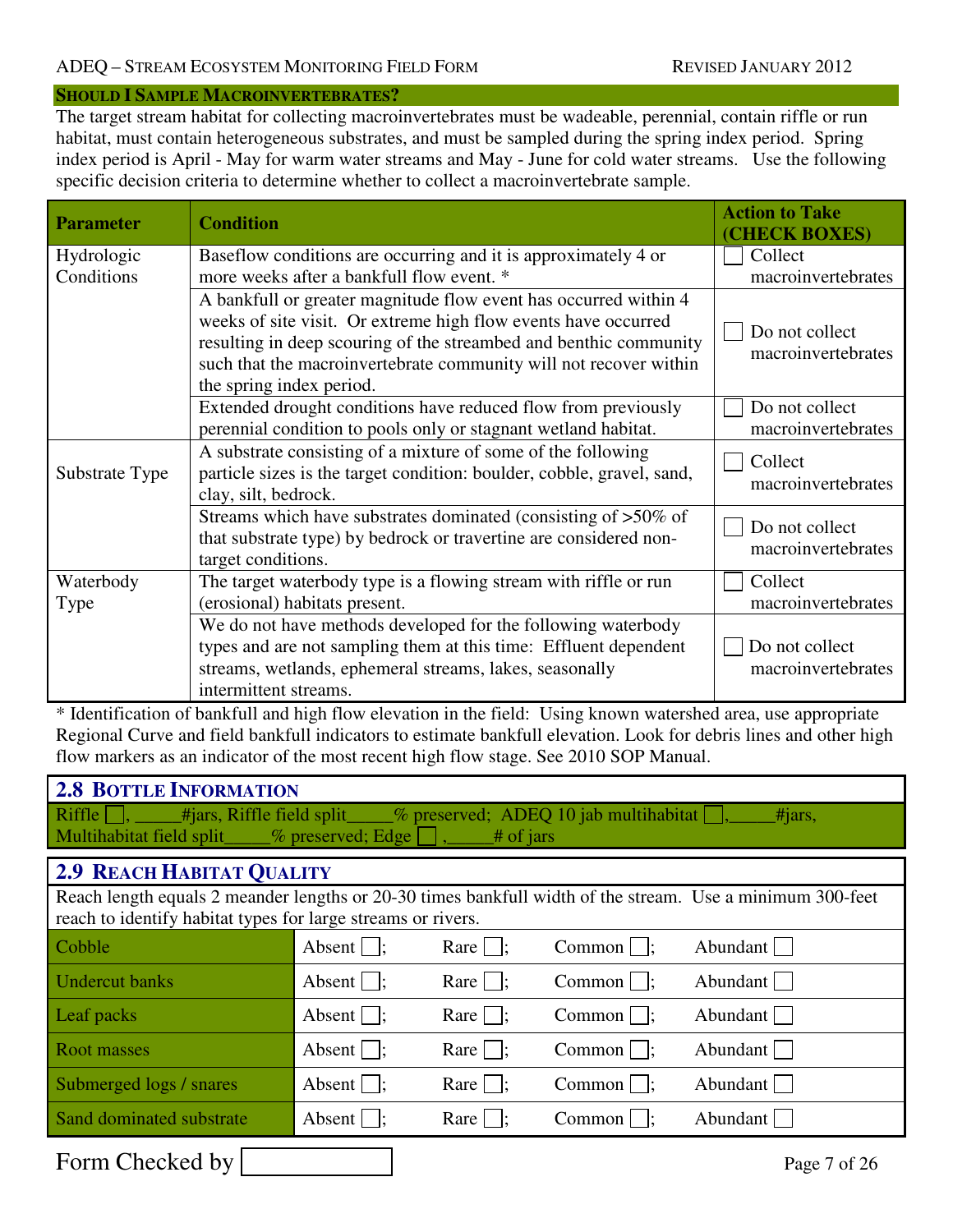|         | <b>2.10 DEPOSITIONAL FEATURES (CHECK ONE)</b>                                                                                                                                                                           |  |  |                                                                                                                                                                                                                                                                                                                                                                |  |  |  |  |  |  |  |  |
|---------|-------------------------------------------------------------------------------------------------------------------------------------------------------------------------------------------------------------------------|--|--|----------------------------------------------------------------------------------------------------------------------------------------------------------------------------------------------------------------------------------------------------------------------------------------------------------------------------------------------------------------|--|--|--|--|--|--|--|--|
|         | 1. Point Bars                                                                                                                                                                                                           |  |  | Diagonal Bars<br>5.                                                                                                                                                                                                                                                                                                                                            |  |  |  |  |  |  |  |  |
|         | Point Bars with<br>Few Mid-<br><b>Channel Bars</b>                                                                                                                                                                      |  |  | Main Channel<br>6.<br>Branching with<br><b>Numerous Mid-Bars</b><br><b>Islands</b><br>and                                                                                                                                                                                                                                                                      |  |  |  |  |  |  |  |  |
| $3_{-}$ | Numerous Mid-<br><b>Channel Bars</b>                                                                                                                                                                                    |  |  | 7.<br>Side Bars and Mid-<br><b>Channel Bars with</b><br>Length Exceeding 2 to<br>times Channel Width<br>3                                                                                                                                                                                                                                                      |  |  |  |  |  |  |  |  |
|         | Side Bars                                                                                                                                                                                                               |  |  | Delta Bars<br>8.<br>NO bars<br>9 <sub>1</sub>                                                                                                                                                                                                                                                                                                                  |  |  |  |  |  |  |  |  |
|         |                                                                                                                                                                                                                         |  |  | Illustrations adapted from D. Rosgen, 1996. Applied River Morphology. Wildland Hydrology. Pagosa Springs, CO.                                                                                                                                                                                                                                                  |  |  |  |  |  |  |  |  |
|         | <b>2.11 RIPARIAN ASSOCIATION</b>                                                                                                                                                                                        |  |  |                                                                                                                                                                                                                                                                                                                                                                |  |  |  |  |  |  |  |  |
|         |                                                                                                                                                                                                                         |  |  | Place a check beside the most appropriate association using the riparian species list and elevation guide.                                                                                                                                                                                                                                                     |  |  |  |  |  |  |  |  |
|         | <b>Sonoran Riparian Deciduous Forest</b><br>Cottonwood-Willow forest together with<br>mesquite, desert willow and seep willow<br>located at <3280' elevation                                                            |  |  | Montane Riparian Deciduous Forest<br>Mixed broadleaf species including big-tooth<br>maple; narrowleaf cottonwood; quaking aspen<br>boxelder; chokecherry; Arizona alder; and the<br>willows pacific, coyote, Bebb, arroyo located at<br>$5740' - 8200'$ elevation                                                                                              |  |  |  |  |  |  |  |  |
|         | <b>Interior Riparian Deciduous Forest</b><br>Cottonwood-Willow & mixed broadleaf<br>species such as sycamore, ash, walnut, alder,<br>soapberry, peachleaf willow, and hackberry<br>located at $3280' - 5740'$ elevation |  |  | <b>Arctic Boreal Forest</b><br>Distinctive riparian communities are not present<br>however there are some indicator species such as<br>shrubby Scouler and Bebb willow, Az. willow,<br>elderberry, cinquefoil, quaking aspen, goose-<br>berry, raspberry, and thinleaf alder located along<br>streams of subalpine forests and meadows at<br>>8200' elevation. |  |  |  |  |  |  |  |  |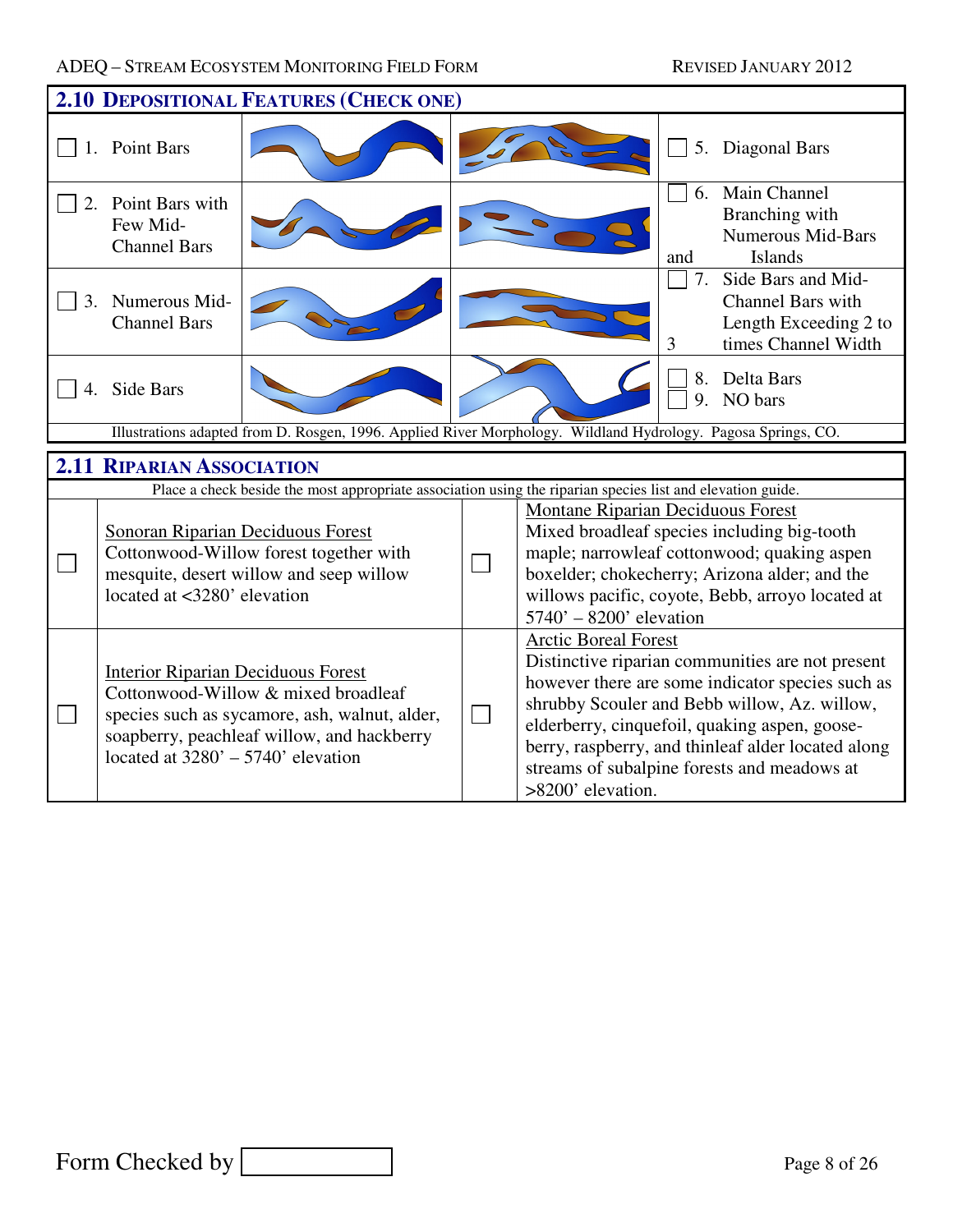### ADEQ – STREAM ECOSYSTEM MONITORING FIELD FORM REVISED JANUARY 2012

| <b>2.12 COLDWATER - TRANSECT PEBBLE COUNT</b>                    |               |                                               | uirougnout the reach. A reachwide and transecurrific people count is required for coldwater streams. |
|------------------------------------------------------------------|---------------|-----------------------------------------------|------------------------------------------------------------------------------------------------------|
| <b>Size Class</b>                                                | Size (mm)     | <b>Tally</b>                                  | <b>Count</b>                                                                                         |
| Silt/Clay                                                        | < 0.062       |                                               |                                                                                                      |
| Sand                                                             | $0.063 - 2.0$ |                                               |                                                                                                      |
| Very Fine Gravel                                                 | $3 - 4$       |                                               |                                                                                                      |
| Fine Gravel                                                      | $5 - 8$       |                                               |                                                                                                      |
| <b>Medium Gravel</b>                                             | $9 - 16$      |                                               |                                                                                                      |
| <b>Coarse Gravel</b>                                             | $17 - 32$     |                                               |                                                                                                      |
| Very Course Gravel                                               | $33 - 64$     |                                               |                                                                                                      |
| <b>Small Cobble</b>                                              | $65 - 90$     |                                               |                                                                                                      |
| Medium Cobble                                                    | $91 - 128$    |                                               |                                                                                                      |
| Large Cobble                                                     | $129 - 180$   |                                               |                                                                                                      |
| Very Large Cobble                                                | $181 - 256$   |                                               |                                                                                                      |
| <b>Small Boulder</b>                                             | $257 - 512$   |                                               |                                                                                                      |
| Medium Boulder                                                   | $513 - 1024$  |                                               |                                                                                                      |
| Large Boulder                                                    | $1025 - 2048$ |                                               |                                                                                                      |
| Very Large Boulder                                               | $2049 - 4096$ |                                               |                                                                                                      |
| <b>Bedrock</b>                                                   | >4097         |                                               |                                                                                                      |
| Attach separate sheet or the "Pebble Count" Excel spreadsheet to |               | summarize and calculate pebble count metrics. |                                                                                                      |
| <b>2.14 CANOPY DENSITY</b>                                       |               |                                               |                                                                                                      |
| <b>Position</b>                                                  |               | <b>Upper Reach</b>                            | <b>Mid-Reach</b>                                                                                     |
| <b>REW</b>                                                       |               |                                               |                                                                                                      |
| Middle - Looking Upstream                                        |               |                                               |                                                                                                      |
| Middle – Looking Downstream                                      |               |                                               |                                                                                                      |
| <b>LEW</b>                                                       |               |                                               |                                                                                                      |
|                                                                  | Sum           |                                               |                                                                                                      |
| Mean Number of Points $=$ Sum of three columns                   |               |                                               | $/ \Box 3 =$                                                                                         |

Instructions: Tally 100-pebbles in riffle habitat only. Measure particles at equal increments across 3 transects within the wetted width throughout the reach. A reachwide and transect/riffle pebble count is required for coldwater streams.

# Mean Number of Points = Sum of three columns  $\frac{1}{\sqrt{3}}$  = If stream order  $\lt 5$  Percent Canopy Density = Mean Number of Points  $\Box x$  1.5 = % If stream order  $\geq$ 5 Percent Canopy Density = Mean Number of Points  $\Box$  x 0.75 = %

Form Checked by Page 9 of 26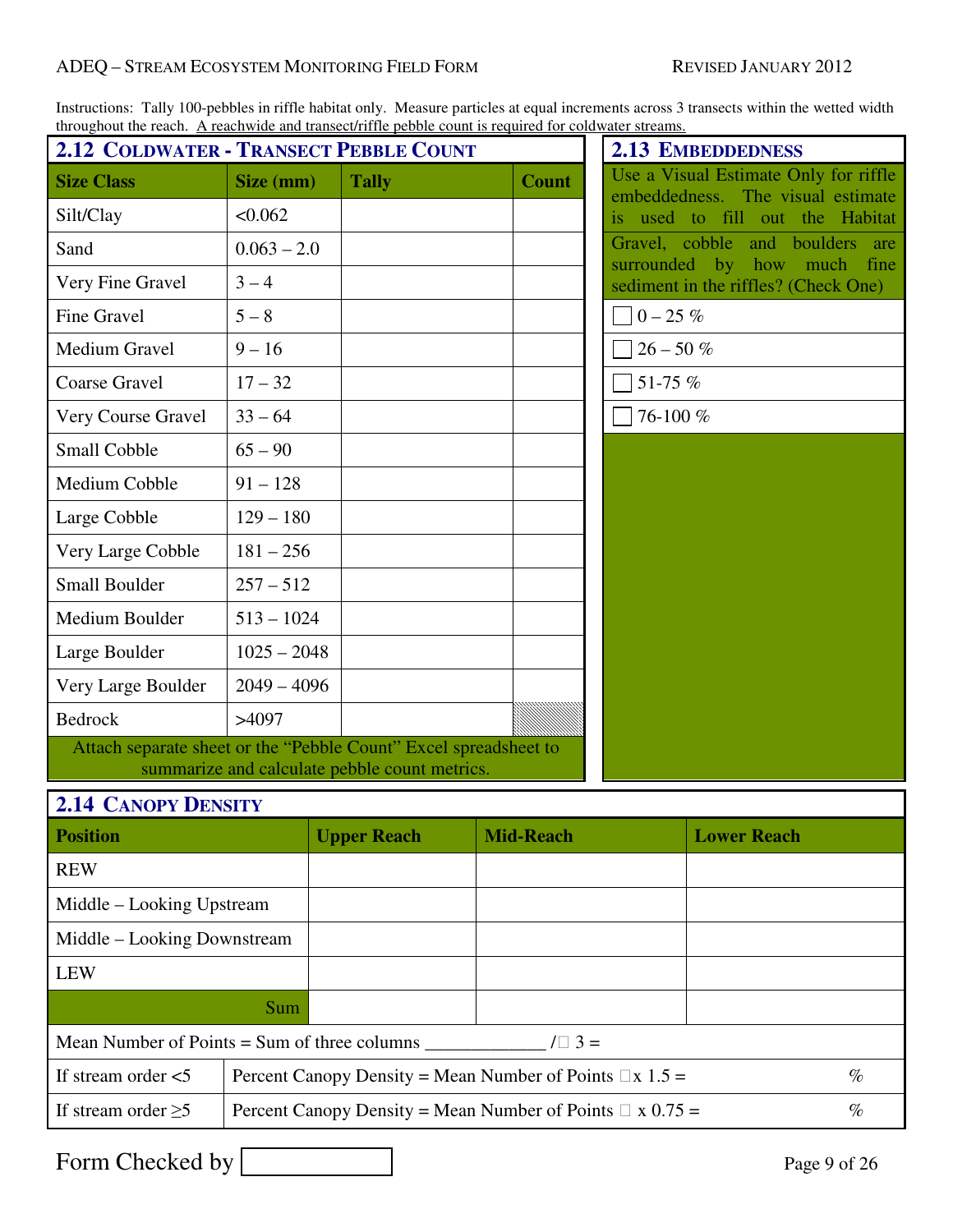Instructions: Tally 100-pebbles in throughout the reach using the 5 point or 9 point method. Don't include bedrock in the 100 count tally. Sand/Silt = High Embeddedness.<br>Bedrock = 0\_A reachwide and transect/riffle pebble c

| $\mu$ between $\sigma$ $\alpha$ is reaching and transcentrific performance in equined for columnate streams.<br>2.15 REACHWIDE - (WARM AND COLDWATER STREAMS) |               |              | <b>2.16 EMBEDDEDNESS</b> |                                      |                  |                   | 2.17 PLANT ID (USE CODES IN 2.18) |                                                                            |                     |    |                            |         |    |    |    |
|---------------------------------------------------------------------------------------------------------------------------------------------------------------|---------------|--------------|--------------------------|--------------------------------------|------------------|-------------------|-----------------------------------|----------------------------------------------------------------------------|---------------------|----|----------------------------|---------|----|----|----|
| <b>Size Class</b>                                                                                                                                             | Size (mm)     | <b>Tally</b> | <b>Count</b>             | <b>Category</b>                      | Low              | Med               | High                              |                                                                            | 2                   | 3  | 4                          | 5       | 6  |    | 8  |
| Silt/Clay                                                                                                                                                     | < 0.062       |              |                          | <b>Range</b>                         | $0 - 33$         | $34 - 66$         | 67 100                            | $\mathcal{G}% _{M_{1},M_{2}}^{\alpha,\beta}(\mathcal{G})$                  | 10                  | 11 | 12                         | 13      | 14 | 15 | 16 |
| Sand                                                                                                                                                          | $0.063 - 2.0$ |              |                          |                                      | Mid-pt.<br>$=17$ | Mid-pt.<br>$= 52$ | Mid-pt<br>$= 83$                  | 17                                                                         | 18                  | 19 | 20                         | 21      | 22 | 23 | 24 |
| Very Fine Gravel                                                                                                                                              | $3 - 4$       |              |                          | <b>Tally</b>                         |                  |                   |                                   | 25                                                                         | 26                  | 27 | 28                         | 29      | 30 | 31 | 32 |
| <b>Fine Gravel</b>                                                                                                                                            | $5 - 8$       |              |                          |                                      |                  |                   |                                   | 33                                                                         | 34                  | 35 | 36                         | 37      | 38 | 39 | 40 |
| Medium Gravel                                                                                                                                                 | $9 - 16$      |              |                          |                                      |                  |                   |                                   | 41                                                                         | 42                  | 43 | 44                         | 45      | 46 | 47 | 48 |
| Coarse Gravel                                                                                                                                                 | $17 - 32$     |              |                          |                                      |                  |                   |                                   | 49                                                                         | 50                  | 51 | 52                         | 53      | 54 | 55 | 56 |
| Very Course Gravel                                                                                                                                            | $33 - 64$     |              |                          |                                      |                  |                   |                                   | 57                                                                         | 58                  | 59 | 60                         | 61      | 62 | 63 | 64 |
| Small Cobble                                                                                                                                                  | $65 - 90$     |              |                          | $A = Tally$<br>Sum by                |                  |                   |                                   | 65                                                                         | 66                  | 67 | 68                         | 69      | 70 | 71 | 72 |
| Medium Cobble                                                                                                                                                 | $91 - 128$    |              |                          | <b>Class</b>                         |                  |                   |                                   | 73                                                                         | 74                  | 75 | 76                         | 77      | 78 | 79 | 80 |
| Large Cobble                                                                                                                                                  | $129 - 180$   |              |                          | $B = Class$<br>Mid-pt *              | $17 * A$         | $52*A$            | $83 * A$                          | 81                                                                         | 82                  | 83 | 84                         | 85      | 86 | 87 | 88 |
| Very Large Cobble                                                                                                                                             | $181 - 256$   |              |                          | A                                    |                  |                   |                                   | 89                                                                         | 90                  | 91 | 92                         | 93      | 94 | 95 | 96 |
| Small Boulder                                                                                                                                                 | $257 - 512$   |              |                          | $C = Sum$ of A across<br>classes     |                  |                   |                                   | 97                                                                         | 98                  | 99 | 100                        |         |    |    |    |
| Medium Boulder                                                                                                                                                | $513 - 1024$  |              |                          |                                      |                  |                   |                                   | <b>Algae Points</b>                                                        |                     |    |                            | % Algae |    |    |    |
| Large Boulder                                                                                                                                                 | $1025 - 2048$ |              |                          | $D = Sum$ of B across<br>classes     |                  |                   |                                   |                                                                            | <b>Plant Points</b> |    |                            | % Plant |    |    |    |
| Very Large Boulder                                                                                                                                            | $2049 - 4096$ |              |                          |                                      |                  |                   |                                   | $(a)$ # of runs                                                            |                     |    | (b) Total<br><b>Points</b> |         |    |    |    |
| Bedrock                                                                                                                                                       | >4097         |              |                          | <b>Average Embeddedness =</b><br>D/C |                  |                   |                                   | (a/b) diversity                                                            |                     |    |                            |         |    |    |    |
| Attach separate sheet or the "Pebble Count" Excel spreadsheet to<br>summarize and calculate pebble count metrics.                                             |               |              |                          |                                      |                  |                   |                                   | $0-0.3 =$ Poor;<br>$0.3 - 0.6 = \text{Fair}$ ;<br>$\big] 0.6 - 1.0 = Good$ |                     |    |                            |         |    |    |    |

Form Checked by Page 10 of 26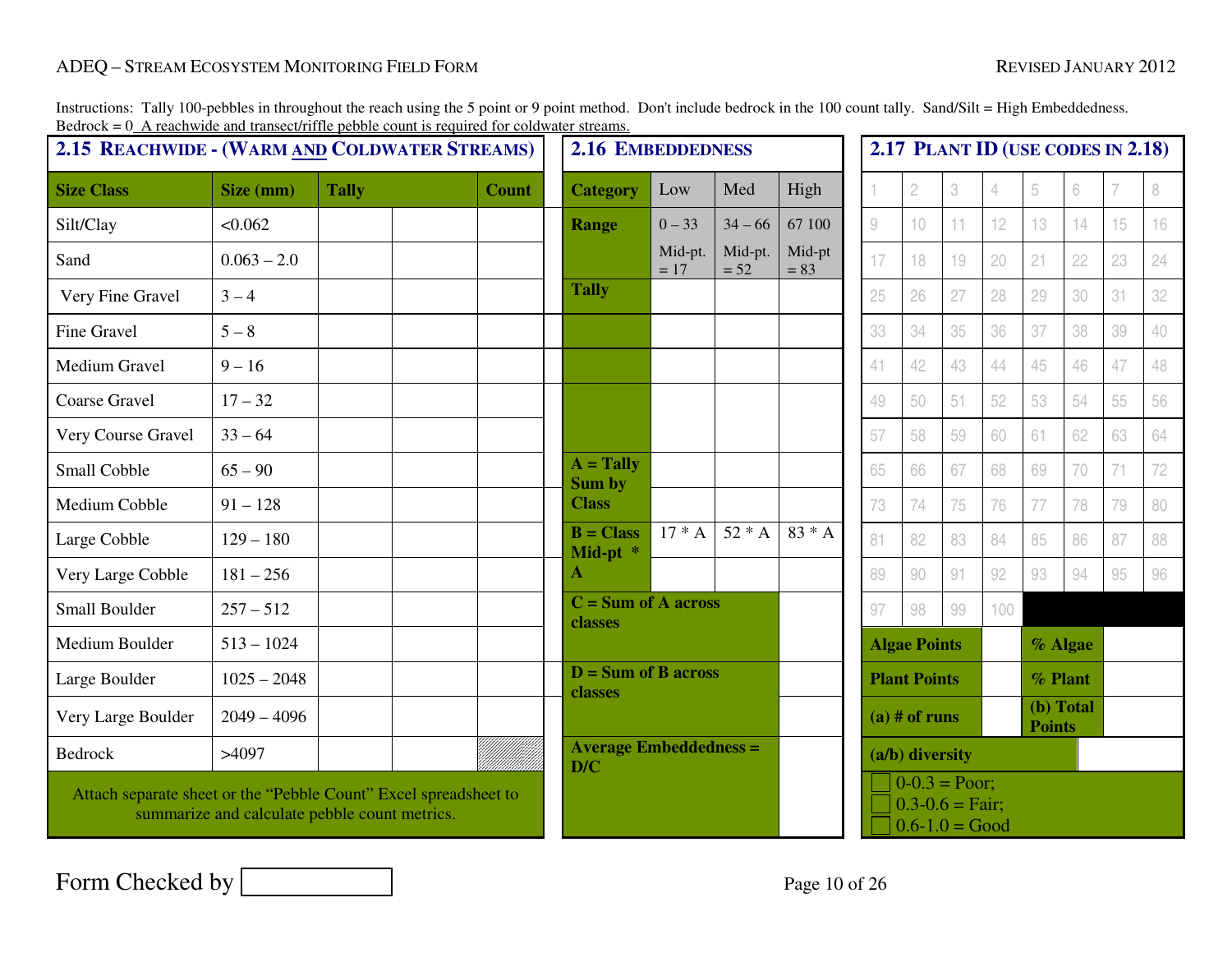| 2.18 PLANT DIVERSITY (TALLY ACROSS REACH) |                                                                                                        |                                                  |                                                                      |             |                       |                                                                        |                    |  |  |  |
|-------------------------------------------|--------------------------------------------------------------------------------------------------------|--------------------------------------------------|----------------------------------------------------------------------|-------------|-----------------------|------------------------------------------------------------------------|--------------------|--|--|--|
|                                           | Check which algae and macrophytes are present in the wetted width. Record the tally in the space below |                                                  |                                                                      |             |                       |                                                                        |                    |  |  |  |
|                                           | using the codes provided next to each organism. $A = Algae M = Macrophyte$ .                           |                                                  |                                                                      |             |                       |                                                                        |                    |  |  |  |
| A                                         |                                                                                                        | (aCl) - Cladophora (hair like feel, long beards) |                                                                      |             |                       | (mW) - Watercress (Rorippa)                                            |                    |  |  |  |
| $\mathbf{A}$                              | (aSg) - Spirogyra (slimy to touch, bright green)                                                       |                                                  |                                                                      |             | M                     | (mMF) - Monkey flower ( <i>Mimulus</i> , yellow                        |                    |  |  |  |
|                                           |                                                                                                        |                                                  |                                                                      |             | flower)               |                                                                        |                    |  |  |  |
| $\mathbf{A}$                              | (aN) - <i>Nostoc</i> (looks like jelly beans or round                                                  |                                                  |                                                                      |             | $\mathbf{M}$          | (mPW) - Pondweed (Potomogeton,                                         |                    |  |  |  |
|                                           | black to blue colored nodules)                                                                         |                                                  |                                                                      |             |                       | submerged water grass)                                                 |                    |  |  |  |
| $\mathbf{A}$                              | (aBG) - Blue-greens (blue-green to black in                                                            |                                                  |                                                                      |             | M                     | (mCb) Columbine (yellow flower)                                        |                    |  |  |  |
|                                           | color, e.g. Oscillatoria, Anabena)                                                                     |                                                  |                                                                      |             |                       |                                                                        |                    |  |  |  |
| A                                         | (aV) - Vaucheria (dark green felt-like mats)                                                           |                                                  |                                                                      |             | M<br>$\mathbf M$      | (mB) - Buttercup (Ranunculus)                                          |                    |  |  |  |
| $\mathbf{A}$                              | (aSt) - Stonewort's (feels gritty, looks like a<br>vascular plant, found in upwelling zones)           |                                                  |                                                                      |             |                       | (mMf) - Eurasian water milfoil<br>(Myriophyllum) INVASIVE              |                    |  |  |  |
| $\mathbf{A}$                              | (aH) - Hydrodictyon (bright green, net forming                                                         |                                                  |                                                                      |             | M                     | (mHy) - Hydrilla <b>INVASIVE</b>                                       |                    |  |  |  |
|                                           | algae)                                                                                                 |                                                  |                                                                      |             |                       |                                                                        |                    |  |  |  |
| A                                         | (aP) - Praesiola (cold water algae, looks like                                                         |                                                  |                                                                      |             | M                     | $(mR)$ - Rush                                                          |                    |  |  |  |
|                                           | sea lettuce)                                                                                           |                                                  |                                                                      |             |                       |                                                                        |                    |  |  |  |
| M                                         | (mL) - Lemna / Duckweed                                                                                |                                                  |                                                                      |             | M                     | $(mMs) - Moss$                                                         |                    |  |  |  |
| M                                         | $(mSp)$ - Speedwell                                                                                    |                                                  |                                                                      |             | M                     | $(mSe)$ - Sedge                                                        |                    |  |  |  |
|                                           |                                                                                                        |                                                  |                                                                      |             |                       |                                                                        |                    |  |  |  |
|                                           |                                                                                                        |                                                  |                                                                      |             |                       |                                                                        |                    |  |  |  |
|                                           | 2.19 BIOLOGICAL OBSERVATIONS (GET FROM SECTION 2.17)                                                   |                                                  |                                                                      |             |                       |                                                                        |                    |  |  |  |
|                                           | <b>Filamentous Algae Covering Streambed</b>                                                            |                                                  | 1) $< 1\%$                                                           |             | $2) 1 - 25\%$         | 3) $26 - 50\%$<br>4) $51-75\%$                                         | 5) 76-100%         |  |  |  |
|                                           | throughout the reach (circle range)                                                                    |                                                  |                                                                      |             |                       |                                                                        |                    |  |  |  |
|                                           | Floating algae (detached clumps/mats) floating                                                         |                                                  | 1) $< 1\%$                                                           |             |                       | 2) $1-25\%$ 3) $26-50\%$<br>4) $51-75%$                                | 5) 76-100%         |  |  |  |
|                                           | downstream (circle range)                                                                              |                                                  |                                                                      |             |                       |                                                                        |                    |  |  |  |
|                                           | Algal slime on rocks, wood, etc. (not                                                                  |                                                  |                                                                      |             |                       | Absent $\Box$ ; rare-thin coating $\Box$ ; common thick coating $\Box$ |                    |  |  |  |
| filamentous)                              |                                                                                                        |                                                  |                                                                      |             |                       |                                                                        |                    |  |  |  |
|                                           | Macrophytes covering streambed throughout the                                                          |                                                  | 2) $1-25\%$ 3) $26-50\%$<br>1) $< 1\%$<br>4) $51-75\%$<br>5) 76-100% |             |                       |                                                                        |                    |  |  |  |
|                                           | reach (circle range)                                                                                   |                                                  |                                                                      |             |                       |                                                                        |                    |  |  |  |
|                                           | 2.20 RIFFLE GEOMETRY (USE RIFFLES WHERE BUGS COLLECTED)                                                |                                                  |                                                                      |             |                       |                                                                        |                    |  |  |  |
| <b>Riffle #</b>                           | Length                                                                                                 | <b>Width</b>                                     |                                                                      |             | <b>Riparian Width</b> | <b>Riparian Width</b>                                                  | Length /           |  |  |  |
|                                           |                                                                                                        |                                                  |                                                                      | (left bank) |                       | (right bank)                                                           | <b>Width Ratio</b> |  |  |  |
| $\mathbf{1}$                              |                                                                                                        |                                                  |                                                                      |             |                       |                                                                        |                    |  |  |  |
| $\overline{2}$                            |                                                                                                        |                                                  |                                                                      |             |                       |                                                                        |                    |  |  |  |
| 3                                         |                                                                                                        |                                                  |                                                                      |             |                       |                                                                        |                    |  |  |  |
|                                           |                                                                                                        |                                                  |                                                                      |             |                       |                                                                        |                    |  |  |  |
|                                           |                                                                                                        |                                                  | Average length / Width Ratio                                         |             |                       |                                                                        |                    |  |  |  |
|                                           | Paces, $\lfloor$ feet, or $\lfloor$ meters                                                             |                                                  |                                                                      |             |                       |                                                                        |                    |  |  |  |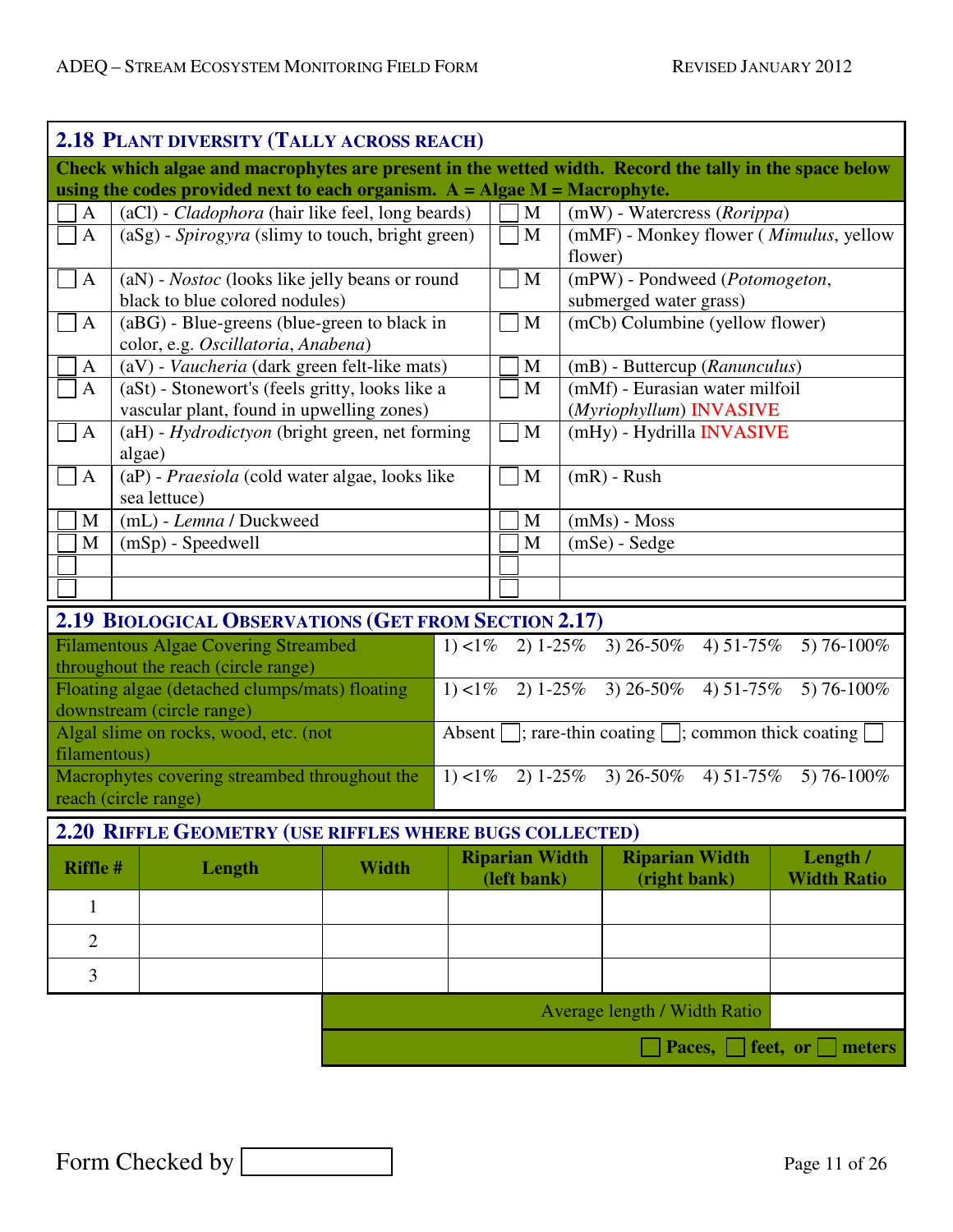| 2.21 DEPOSITIONAL AREA CONDITIONS (RECORD AS P/A FOR PRESENT/ABSENT) |                                                            |                                            |                   |                                                                                            |  |  |  |  |
|----------------------------------------------------------------------|------------------------------------------------------------|--------------------------------------------|-------------------|--------------------------------------------------------------------------------------------|--|--|--|--|
| Depositional $\vert$<br>Area #1                                      | Dead, black organic<br>matter overlying<br>bottom sediment | Anoxic/black<br>sediment & sulfur<br>smell | <b>Bloodworms</b> | Comments(record<br>depositional<br>type=pool, edge,<br>backwater, eddy,<br>macrophyte bed) |  |  |  |  |
| $\mathbf{A}$                                                         |                                                            |                                            |                   |                                                                                            |  |  |  |  |
| $\mathbf B$                                                          |                                                            |                                            |                   |                                                                                            |  |  |  |  |
| $\mathbf C$                                                          |                                                            |                                            |                   |                                                                                            |  |  |  |  |
| Depositional<br>Area #2                                              |                                                            |                                            |                   |                                                                                            |  |  |  |  |
| $\mathbf{A}$                                                         |                                                            |                                            |                   |                                                                                            |  |  |  |  |
| $\bf{B}$                                                             |                                                            |                                            |                   |                                                                                            |  |  |  |  |
| $\mathcal{C}$                                                        |                                                            |                                            |                   |                                                                                            |  |  |  |  |
| Depositional<br>Area #3                                              |                                                            |                                            |                   |                                                                                            |  |  |  |  |
| $\mathbf{A}$                                                         |                                                            |                                            |                   |                                                                                            |  |  |  |  |
| $\mathbf B$                                                          |                                                            |                                            |                   |                                                                                            |  |  |  |  |
| $\mathcal{C}$                                                        |                                                            |                                            |                   |                                                                                            |  |  |  |  |

|                 | 2.22 OTHER INDICATORS OF EXCESS NUTRIENTS (RECORD AS P/A FOR PRESENT/ABSENT)                                      |                 |                 |                                                                                                                                                                                                               |                 |  |  |
|-----------------|-------------------------------------------------------------------------------------------------------------------|-----------------|-----------------|---------------------------------------------------------------------------------------------------------------------------------------------------------------------------------------------------------------|-----------------|--|--|
|                 | ALISE THERE CAN BE NATURAL SOURCES OF NU                                                                          |                 |                 | IS ANTHROPOGENIC SOURCES.                                                                                                                                                                                     |                 |  |  |
| <b>Present?</b> | <b>Parameter</b>                                                                                                  | <b>Comments</b> | <b>Present?</b> | <b>Parameter</b>                                                                                                                                                                                              | <b>Comments</b> |  |  |
| General         |                                                                                                                   |                 |                 | <b>Natural Nutrient Sources</b>                                                                                                                                                                               |                 |  |  |
|                 | General odor – Does it smell like rotten<br>eggs, feces (cattle or human) ammonia?                                |                 |                 | Landscape patterns – Is there an alluvium<br>to bedrock transition, or open basin to<br>canyon transition?                                                                                                    |                 |  |  |
|                 | Health of fish-Are fish lethargic,<br>swimming erratically, odd-colored or<br>blotchy?                            |                 |                 | Natural springs or seeps - Are there areas<br>of perched water, <i>Fissidens</i> moss,<br>"butterscotch pudding bacteria, wet<br>canyon walls, red monkey flowers,<br>change in temperature/pH/ conductivity? |                 |  |  |
|                 | Point/nonpoint discharges in reach-<br>agricultural, industrial, sewage treatment,<br>septic or other facilities? |                 |                 | Tributaries - Are there any tributaries<br>(wet or dry) or are there any "perched<br>channels" entering onto the floodplain?                                                                                  |                 |  |  |
|                 |                                                                                                                   |                 |                 | Downwelling $-$ Is the water moving into<br>the sediments and "drying up"? Is<br>organic matter "heaped up" at the bottom<br>of the wetted reach as if by wave action?                                        |                 |  |  |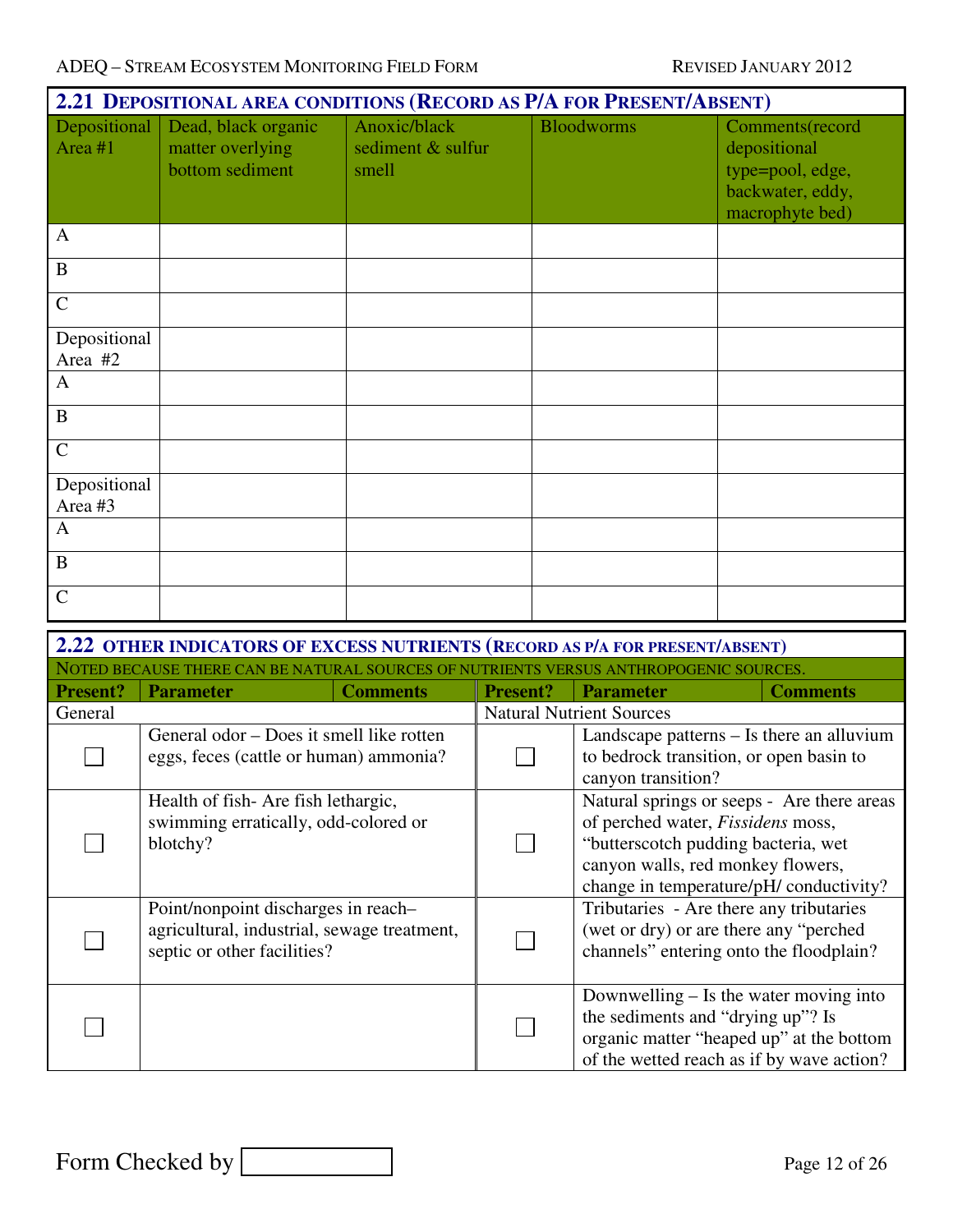|                | 2.23 RIPARIAN & INVASIVE SPECIES                                                  |                             |                        |                                                 |        |                             |  |                             |                                             |                             |                                                                                                                        |              |                      |
|----------------|-----------------------------------------------------------------------------------|-----------------------------|------------------------|-------------------------------------------------|--------|-----------------------------|--|-----------------------------|---------------------------------------------|-----------------------------|------------------------------------------------------------------------------------------------------------------------|--------------|----------------------|
|                | USE THE ADEQ GUIDE TO ALGAE AND PLANTS TO IDENTIFY RIPARIAN AND INVASIVE SPECIES. |                             |                        |                                                 |        |                             |  |                             |                                             |                             |                                                                                                                        |              |                      |
|                | <b>Macrophytes</b>                                                                |                             |                        | <b>Grasses &amp; Shrubs</b>                     |        |                             |  |                             | <b>Trees</b><br><b>Invasive</b>             |                             |                                                                                                                        |              |                      |
|                | Buttercup                                                                         |                             | Bamboo                 |                                                 |        | Spikerush                   |  |                             | Alder,<br>Arizona                           |                             | Walnut,<br>Arizona                                                                                                     |              | Russian<br>knapweed  |
|                | Checkered<br>Mallow, NM                                                           |                             | Bulrush,<br>Hardstemed |                                                 |        | Vine Mequite                |  |                             | Alder,<br>Thinleaf                          |                             | Willow,<br>Arroyo                                                                                                      |              | Russian olive        |
|                | Columbine                                                                         |                             | Cattail                |                                                 |        | Arrowweed                   |  | $\mathcal{L}_{\mathcal{A}}$ | Ash, Velvet                                 | $\Box$                      | Willow, Bebb                                                                                                           |              | Water hyacinth       |
|                | Monkey<br>Flower                                                                  | Ξ                           | Deer Grass             |                                                 |        | Desert Broom                |  | $\overline{a}$              | Boxelder                                    | $\Box$                      | Willow,<br>Bonpland's                                                                                                  |              | Salt ceder           |
|                | Primrose,<br>Floating                                                             | Ξ                           | Desert<br>Saltgrass    |                                                 |        | Willow,<br>Arizona          |  | $\overline{a}$              | Cottonwood,<br>Fremont                      |                             | Willow,<br>Coyote                                                                                                      |              | Parrot's feather     |
|                | Gooseberry                                                                        |                             | Horsetail              |                                                 |        | Willow, Seep                |  | Ξ                           | Cottonwood,<br>Narrowleaf                   | $\mathcal{L}_{\mathcal{A}}$ | Willow,<br>Pacific                                                                                                     | $\Box$       |                      |
|                | Spearmint                                                                         | $\mathcal{L}_{\mathcal{A}}$ | Muhly,<br>Alkaki       |                                                 |        |                             |  |                             | Maple, Big<br>Toothed                       | $\mathcal{L}_{\mathcal{A}}$ | Willow,<br>Goodding                                                                                                    | $\Box$       |                      |
|                | Speedwell                                                                         | Ξ                           | Reed, Giant            |                                                 |        |                             |  |                             | Maple, Rocky<br>Mountain                    |                             | Willow,<br>Scouler                                                                                                     | $\Box$       |                      |
|                | Watercress                                                                        |                             | Sacaton                |                                                 |        |                             |  |                             | Sycamore,<br>Arizona                        | $\mathcal{L}_{\mathcal{A}}$ |                                                                                                                        | $\mathbf{I}$ |                      |
|                | Buttercup                                                                         |                             | Sedge                  |                                                 |        |                             |  |                             | Tree tobacco                                |                             |                                                                                                                        |              |                      |
|                | <b>2.24 REGENERATION POTENTIAL OF RIPARIAN TREES</b>                              |                             |                        |                                                 |        |                             |  |                             |                                             |                             |                                                                                                                        |              |                      |
|                | Species in order of<br>dominance                                                  |                             |                        | <b>Mature Trees</b><br>$>16$ " @ 5 ft<br>height |        |                             |  | height                      | Young Trees <16"<br>$>1\frac{1}{4}$ @ 5 ft. |                             | Saplings < $1\frac{1}{4}$ "                                                                                            | growth       | <b>Seedlings New</b> |
| $\mathbf{1}$   |                                                                                   |                             |                        |                                                 |        |                             |  |                             |                                             |                             |                                                                                                                        |              |                      |
| $\overline{2}$ |                                                                                   |                             |                        |                                                 |        |                             |  |                             |                                             |                             |                                                                                                                        |              |                      |
| 3              |                                                                                   |                             |                        |                                                 |        |                             |  |                             |                                             |                             |                                                                                                                        |              |                      |
| 4              |                                                                                   |                             |                        |                                                 |        |                             |  |                             |                                             |                             |                                                                                                                        |              |                      |
| 5              |                                                                                   |                             |                        |                                                 |        |                             |  |                             |                                             |                             |                                                                                                                        |              |                      |
|                |                                                                                   |                             |                        |                                                 |        |                             |  |                             | <b>Age Classes of Riparian Tree Species</b> |                             | (Classify according to species present, not just the dominant tree type of that plant association)                     |              |                      |
|                | Species abundant<br>$\Box$<br>in 2 age<br>in 3 age classes<br>classes             |                             |                        | Abundant                                        | $\Box$ | One age<br>class<br>present |  | $\Box$                      |                                             |                             | No regeneration evident, few mature trees present, no<br>saplings or seedlings, or if present, they are heavily grazed |              |                      |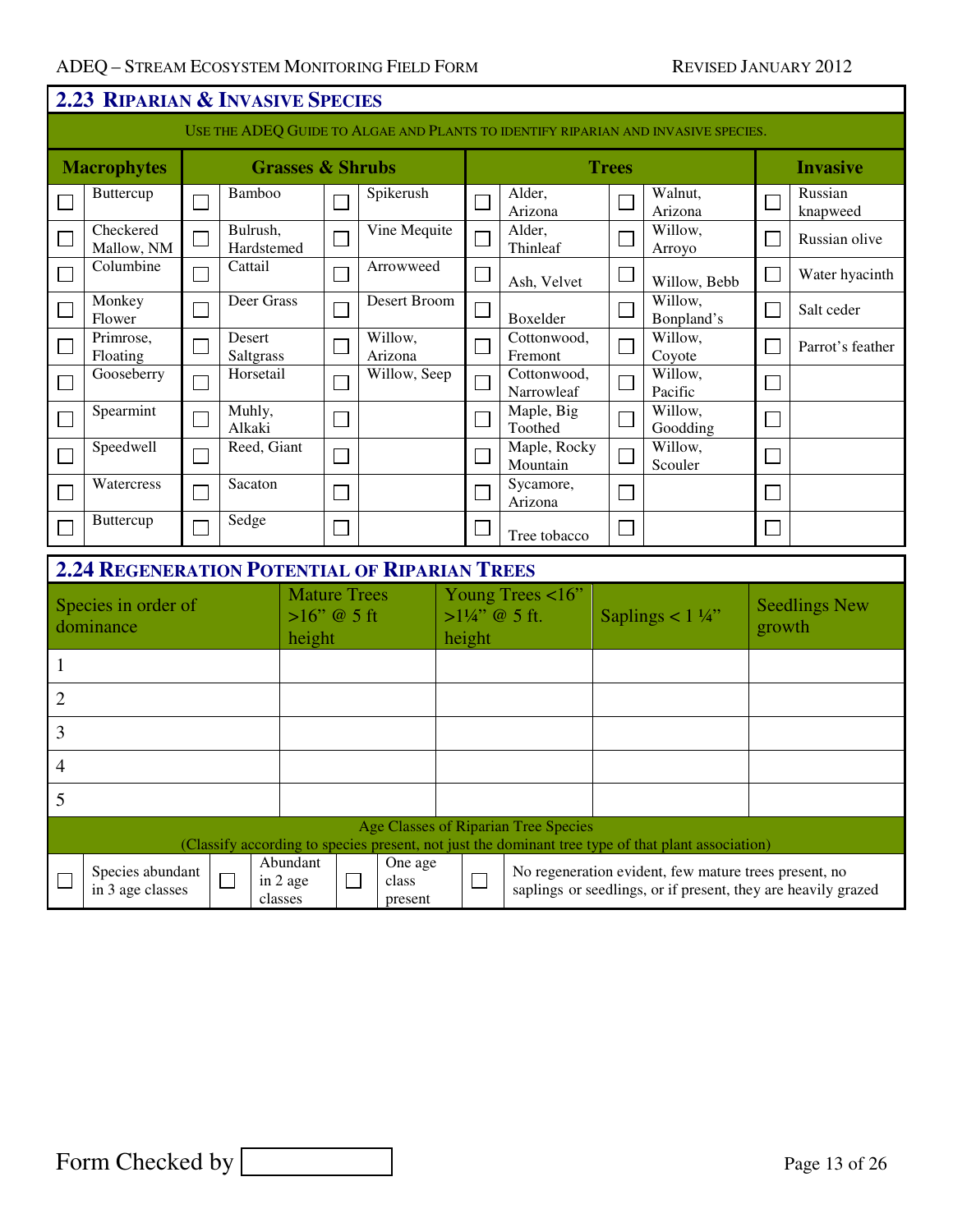

| $\sigma$ = 100% for each (Sec above right). The object is to hechary what vegetation type is nothing the banks and hoodplain together. |                                |
|----------------------------------------------------------------------------------------------------------------------------------------|--------------------------------|
| <b>Riparian Vegetation Cover</b>                                                                                                       | <b>Estimated Percent Cover</b> |
| Canopy of riparian trees $> 15$ feet high                                                                                              |                                |
| Understory of woody shrubs, saplings, herbs, grasses and forbs $-1.5$ to 15 feet high                                                  |                                |
| Ground cover of woody shrubs, seedlings, herbs, and forbs $-$ < 1.5 feet high                                                          |                                |
| Barren or bare dirt                                                                                                                    |                                |

Form Checked by **Page 14 of 26**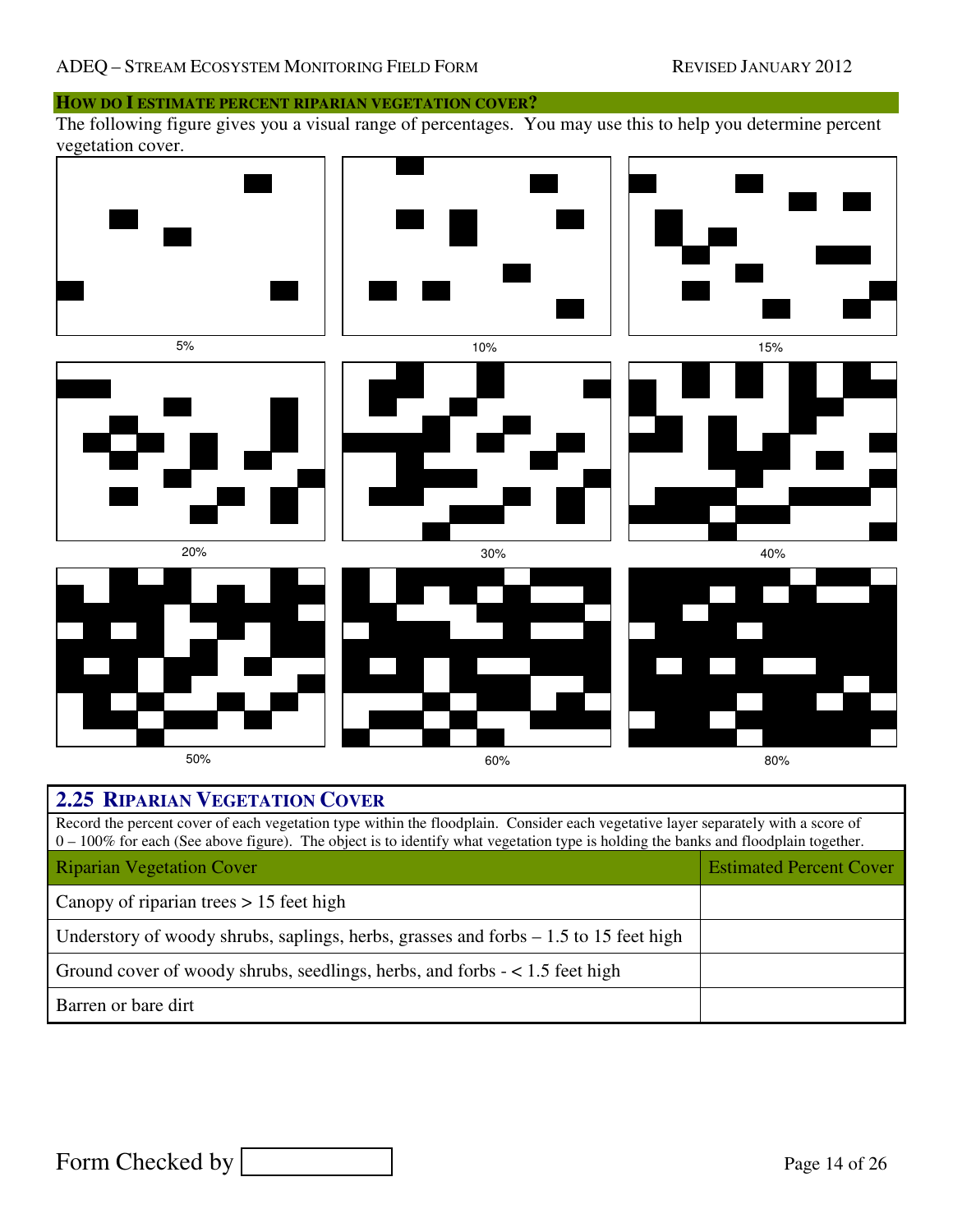#### **2.26 NON-POINT SOURCE CODES** Source Group is bolded, Category Code is italicized, and Sub-category Code is regular style font. Note direct sources by circling them. Note Sources located in the watershed by using an asterisk. **Code Source Category Code Source Category Code Source Category 1000 Agriculture** *(Agriculture)* 7350 Upstream impoundment 6600 Hazardous waste storage/disposal 1050 Crop-related sources 7400 Flow regulation/Diversions 8000 Highway salt storage/use 1100 Non-irrigated crop production 7550 Habitat Modification 8200 Storage tank leaks 1200 Irrigated crop production **7555** Erosion materials from tributaries 8250 Underground storage tank leaks 1300 Specialty crop production 7600 Removal of riparian vegetation 8275 Above ground storage tank leaks 1350 Grazing-related sources 7700 Stream bank modification or destabilization **<sup>0100</sup> Wastewater** *(Industrial Point Source)* 1400 Pasture grazing - riparian and/or upland 7750 Highway/Road/Bridge-erosion or 0110 Major industrial point source 1410 Pasture grazing - riparian 7800 Drainage/Filling of wetlands 0120 Minor industrial point source 1420 Pasture grazing - upland *7900 Marinas and recreational boating* 0200 Municipal point source 1500 Range grazing - riparian and/or upland 7910 Boating with in-water releases 0210 Major municipal point source 1510 Range grazing - riparian 7920 Boating with on-land releases 0220 Minor municipal point source 1520 Range grazing - upland **5000 Mining** *(Resource extraction)* 0230 Package plants (small flows) *1600 Intensive Animal feeding Operations* 5075 Active Mining operation *0300 Other Wastewater* 1620 Concentrated Animal Feeding Operations 5100 Surface Mining 0400 Combined system (sewage and point source/permitted) Combined system (sewage and<br>stormwater) 1640 Confined animal feeding operations (non-<br>point source 5150 Sand and gravel operations 0500 Collection system failure 1700 | Aquiculture/Fish Hatchery  $\vert$  5200 | Subsurface mining 0900 | Sewage Lagoons **2000 Forestry** *(Silviculture)* 5300 **Placer mining** 0975 Reuse (Effluent to lakes, golf courses) 2100 Harvesting, restoration (residue<br>management) management) 5400 Dredge mining 6500 Septic systems  $2200$  Forest management (fertilization, pesticide 5500 Petroleum activities 6700 Septage disposal (e.g. from septic ank trucks) Septage disposal (e.g. from septic<br>tank trucks) 2300 Logging roads 5600 Mill tailings **8100 Other** *(Atmospheric deposition)* 2500 Clear cutting 2500 Spills 5650 Mill or mine tailings 8400 Spills 8610 | Wildfires or controlled burns 5700 | Mine tailings 8500 | Contaminated sediments **<sup>3000</sup> Hydro/Habitat Modification/Runoff**  5800 Acid mine drainage 8510 3100 Highway/Road/Bridge construction 5900 Abandoned mining operation 8530 3200 Land development/Land clearing 5950 Inactive mining operation 8540 *4000 Urban runoff/Stormwater sewers* **8700 Recreation** *(non-boating)* 8600 4100 Non-industrial (NPDES) stormwater<br>runoff runoff  $\begin{array}{|c|c|c|c|c|c|}\n\hline\n\text{F} & \text{F} & \text{F} & \text{F} & \text{F} \\
\hline\n\text{F} & \text{F} & \text{F} & \text{F} & \text{F} \\
\hline\n\text{F} & \text{F} & \text{F} & \text{F} & \text{F} \\
\hline\n\text{F} & \text{F} & \text{F} & \text{F} & \text{F} \\
\hline\n\text{F} & \text{F} & \text{F} & \text{F} & \text{F} \\
\hline\n\text{F} & \text{F} & \text{F} & \$ 4200 Industrial (NPDES) stormwater runoff 8720 Camping/Campground recreation **Other Non-point Source Observations at the site or within the reach** 4300 Other urban runoff 8730 All terrain vehicles/Off road vehicles/Biking 4400 Illicit connections to stormwater sewers **6000** Storage and Disposal *(Land disposal/Storage) disposal/Storage)* 4500 Urban Highway/Road/Bridge runoff 6100 Sludge disposal/storage *<sup>4600</sup> Non-urban runoff/Erosion and sedimentation* 6300 Landfills 8300 Non-urban (highway/Road/Bridge 6350 Inappropriate waste<br>
Runoff/Maintenance) 6350 Inappropriate waste disposal/Wildcat dumping *7000 Hydrological modifications* 6400 Industrial land treatment

Form Checked by Page 15 of 26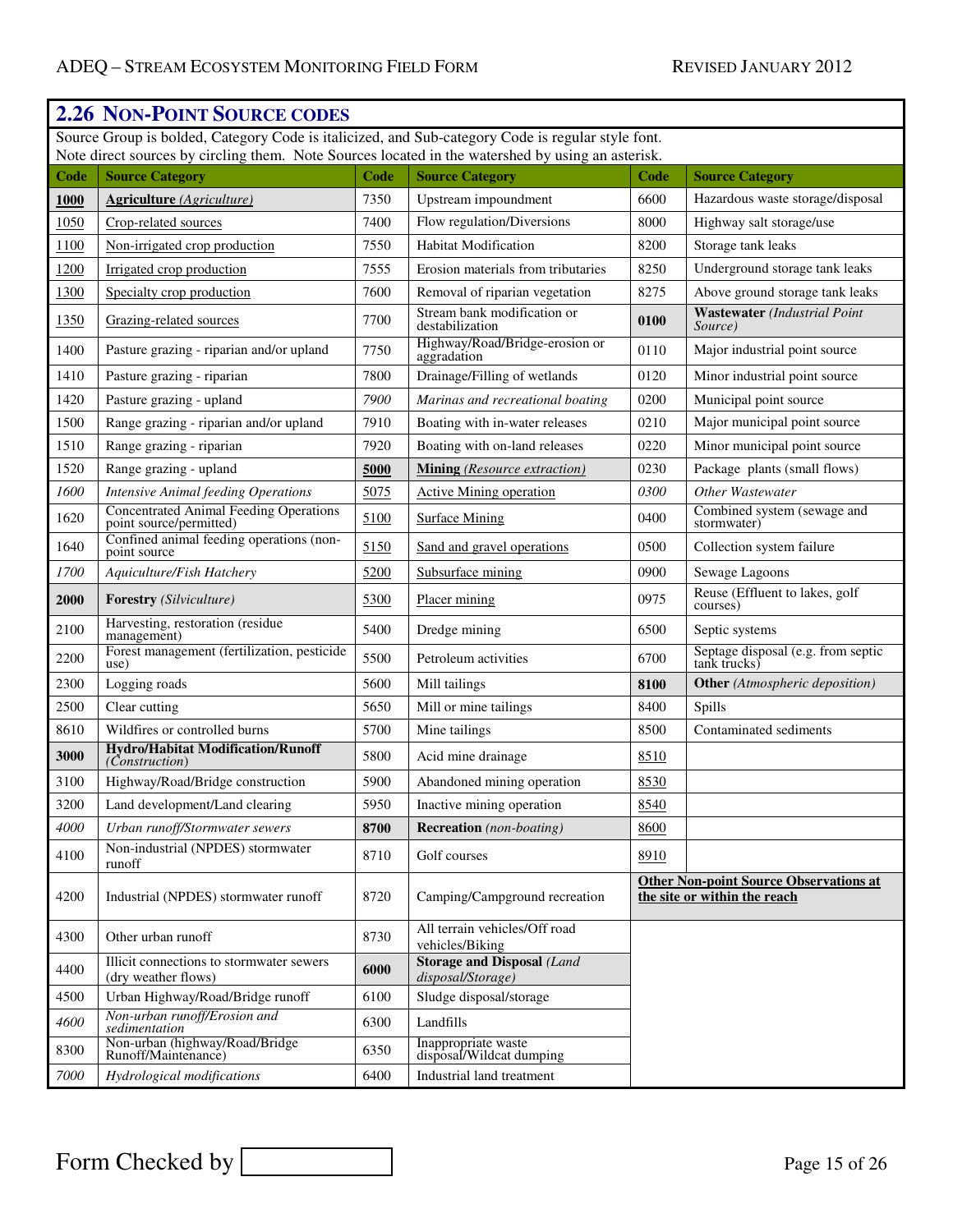| 3.1 MODIFIED PFANKUCH CHANNEL STABILITY EVALUATION (LEVEL III)                                                                                                                        |                |
|---------------------------------------------------------------------------------------------------------------------------------------------------------------------------------------|----------------|
| THE PFANKUCH EVALUATION IS SEGREGATED INTO THREE CATEGORIES; UPPER BANKS, LOWER BANKS, AND                                                                                            |                |
| CHANNEL BOTTOM. EACH CATEGORY HAS FOUR RATINGS TO BE SCORED. THE LOW SCORE IS THE IDEAL                                                                                               |                |
| CONDITION. YOU MAY CHOOSE A SCORE BETWEEN THE ONES GIVEN IF THERE IS UNCERTAINTY ABOUT WHICH                                                                                          |                |
| RATING CATEGORY IS MOST FITTING FOR THE CONDITION.                                                                                                                                    |                |
| THE PFANKUCH WORKSHEET SHOULD BE FILLED OUT LAST AND AS A GROUP.                                                                                                                      |                |
| <b>Description</b>                                                                                                                                                                    | <b>Rating</b>  |
| A. "Upper Banks", or first terrace, is the floodplain area and is above bankfull. This landform comes into play only                                                                  |                |
| during floods. This category is designed to aid in rating the relative resistance to detachment and transport of particles                                                            |                |
| (large and small, organic and inorganic) by floods.                                                                                                                                   |                |
| 1. "Landform Slope" is the angle of slope of the floodplain. This can be estimated or measured with an                                                                                |                |
| Abney level (or similar device). Always choose the worst condition for the rating. If you have one floodplain                                                                         |                |
| at 30% and the other at $>60\%$ , rate the steeper slope because that is the area where erosion will be occurring at<br>flood. Score A and B type channels as a 2 or excellent        |                |
| Excellent: Side slopes to the channel are generally less than 30% on both banks<br>a.                                                                                                 | $\overline{c}$ |
| b. Good: Side slopes up to 40% on one or occasionally both banks                                                                                                                      | 4              |
| Fair: Side slopes to 60% common on one or both banks<br>c.                                                                                                                            | 6              |
| Poor: Steep slopes, over 60%, provide larger volumes of soil for downstream sedimentation from lateral<br>d.                                                                          | 8              |
| bank cutting.                                                                                                                                                                         |                |
| "Mass Wasting" involves existing or potential detachment of relatively large pieces of earth. Mass move-<br>2.                                                                        |                |
| ment of banks by slumping or sliding introduces large volumes of soil and debris into the channel. This                                                                               |                |
| condition is common at meanders or on incised channels where high banks exist at great angles, especially over                                                                        |                |
| 60%.                                                                                                                                                                                  |                |
| Excellent: There is no evidence of mass wasting that has or could reach the stream channel in recent times.<br>a.                                                                     | 3              |
| Good: There is evidence of infrequent and / or very small slumps. Those that exist may occasionally be<br>$\mathbf{b}$ .                                                              | 6              |
| "raw" but predominantly the areas are revegetated and relatively stable.<br>Fair: Frequency and / or magnitude of the mass wasting situation increases to the point where normal high | 9              |
| c.<br>water (bankfull or a little less) aggravates the problem of channel changes and subsequent undercutting or                                                                      |                |
| unstable areas with increased sedimentation.                                                                                                                                          |                |
| d. Poor: Mass wasting is not difficult to detect.                                                                                                                                     | 12             |
| 3. "Debris Jam" includes those floatable objects that have been deposited on stream banks, in the floodplain,                                                                         |                |
| by man or by natural processes. It usually consists of tree trunks, limbs, twigs, and leaves. It forms                                                                                |                |
| obstructions, flow deflectors, and sediment traps. This inventory item assesses the potential for increasing these                                                                    |                |
| impediments to the natural direction and force of flow where they now lay. The Pfankuch evaluation considers                                                                          |                |
| debris jams to be a negative influence on the stream channel except when it is protecting the floodplain banks                                                                        |                |
| (see 'Organic Debris Form' for percentages).                                                                                                                                          |                |
| Excellent: Some small debris may be present on the floodplain banks, but is essentially absent $(< 10\%)$ .<br>a.                                                                     | $\overline{c}$ |
| Good: Some debris present but it is small enough to be floated away in time. Only small jams could be<br>b.                                                                           | 4              |
| formed with this material alone $(10 - 30\%)$ .                                                                                                                                       | 6              |
| <u>Fair</u> : There is a noticeable accumulation of all sizes and the stream is large enough to float it away $(31 -$<br>c.<br>50%).                                                  |                |
| Poor: Moderate to heavy accumulations are present due to fires, insect damage to trees, disease mortality,<br>$d_{\cdot}$                                                             | 8              |
| windthrow, and logging slash. High flows will float some debris away and the remainder will cause                                                                                     |                |
| channel changes $(>50\%)$ .                                                                                                                                                           |                |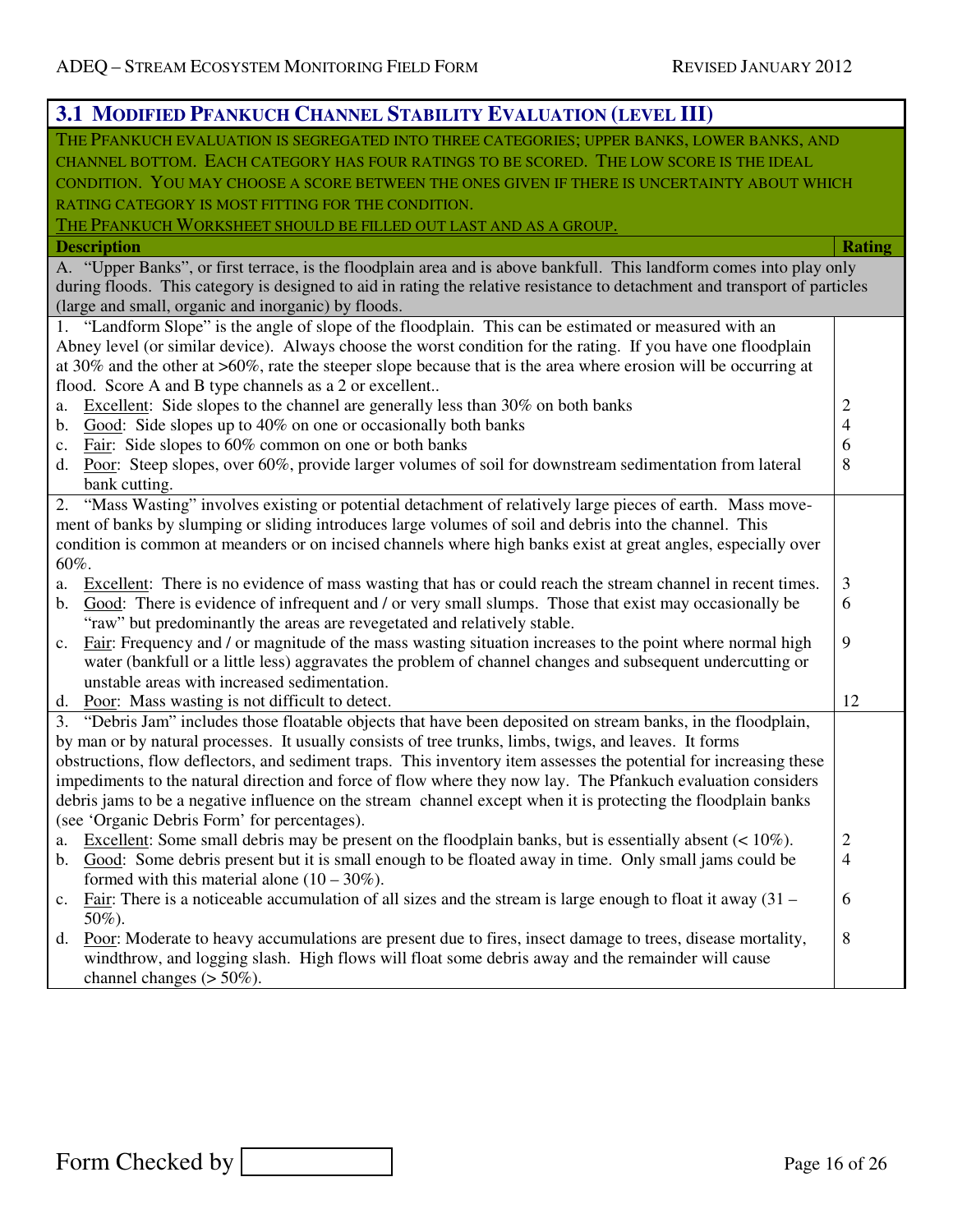| THE PFANKUCH EVALUATION IS SEGREGATED INTO THREE CATEGORIES; UPPER BANKS, LOWER BANKS, AND                                                                                                                     |                |  |  |  |  |  |
|----------------------------------------------------------------------------------------------------------------------------------------------------------------------------------------------------------------|----------------|--|--|--|--|--|
| CHANNEL BOTTOM. EACH CATEGORY HAS FOUR RATINGS TO BE SCORED. THE LOW SCORE IS THE IDEAL                                                                                                                        |                |  |  |  |  |  |
| CONDITION. YOU MAY CHOOSE A SCORE BETWEEN THE ONES GIVEN IF THERE IS UNCERTAINTY ABOUT WHICH                                                                                                                   |                |  |  |  |  |  |
| RATING CATEGORY IS MOST FITTING FOR THE CONDITION.                                                                                                                                                             |                |  |  |  |  |  |
| THE PFANKUCH WORKSHEET SHOULD BE FILLED OUT LAST AND AS A GROUP.                                                                                                                                               |                |  |  |  |  |  |
| <b>Description</b>                                                                                                                                                                                             | <b>Rating</b>  |  |  |  |  |  |
| 4. "Vegetative Bank Protection" concerns the vegetative component in the floodplain. Factors to consider for                                                                                                   |                |  |  |  |  |  |
| this rating are the density of plant stems, varieties of vegetation, plant vigor, and recruitment.                                                                                                             |                |  |  |  |  |  |
| Excellent: Trees, shrubs, grass and forbs combined cover is more than 90% of the ground. Openings in the<br>a.                                                                                                 |                |  |  |  |  |  |
| ground covers are small and evenly dispersed. A variety of age classes and species are represented.                                                                                                            | 3              |  |  |  |  |  |
| Growth is vigorous and reproduction of species in both the under- and over-story is proceeding at a rate to                                                                                                    |                |  |  |  |  |  |
| insure continued ground cover conditions. A deep dense root mat is inferred.                                                                                                                                   |                |  |  |  |  |  |
| Good: Plants cover 70 to 90 percent of the ground. Shrub species may be more prevalent than trees.<br>b.                                                                                                       | 6              |  |  |  |  |  |
| Openings in the tree canopy are large. While the growth vigor is generally good for all species, recruitment                                                                                                   |                |  |  |  |  |  |
| of new individuals may be sparse or lacking entirely. A deep root mat is not continuous and more serious                                                                                                       |                |  |  |  |  |  |
| erosive incursions are possible in the openings.                                                                                                                                                               |                |  |  |  |  |  |
| Fair: Plant cover ranges from 50 to 70 percent. Lack of vigor is evident in some individuals and / or<br>c.                                                                                                    | 9              |  |  |  |  |  |
| species. Seedling reproduction is nil. Most of the floodplain does not have a deep root mat.                                                                                                                   |                |  |  |  |  |  |
| Poor: Less than 50 percent of the ground is covered. Trees are essentially absent. Shrubs largely exist in<br>d.                                                                                               | 12             |  |  |  |  |  |
| scattered clumps. Growth and reproduction vigor is generally poor. Root mats discontinuous and shallow.                                                                                                        |                |  |  |  |  |  |
| <b>UPPER BANK TOTAL</b>                                                                                                                                                                                        |                |  |  |  |  |  |
| B. "Lower Banks" is the area between bankfull and base flow. Aquatic, semi-aquatic, and terrestrial plants may grow                                                                                            |                |  |  |  |  |  |
| here.                                                                                                                                                                                                          |                |  |  |  |  |  |
|                                                                                                                                                                                                                |                |  |  |  |  |  |
| 1.                                                                                                                                                                                                             |                |  |  |  |  |  |
| "Stream Balance". Stream is in balance with its watershed, neither aggrading nor degrading.<br>Rosgen channel type, including sinuosity and stream gradient should be appropriate for the valley type, with no |                |  |  |  |  |  |
| major indicators of erosion or deposition. Indicators of unstable channels are excessive/manipulated                                                                                                           |                |  |  |  |  |  |
| straightness (G or F), entrenched channel (F or G), excessive sediment (D or F) or sediment deposits/bar                                                                                                       |                |  |  |  |  |  |
| features. Record as poor if channel has been straightened/canalized, there is excess bank erosion or sediment                                                                                                  |                |  |  |  |  |  |
| deposits or where D,G or F channel types occur where they shouldn't.                                                                                                                                           |                |  |  |  |  |  |
| Excellent: Channel is stable, with well vegetated banks, obvious bankfull features, no incision or excess<br>a.                                                                                                | 1              |  |  |  |  |  |
| sediment features = reference channel                                                                                                                                                                          |                |  |  |  |  |  |
| b. Good: Channel is slightly disturbed mostly by natural causes. small amount of aggrading or entrenchment                                                                                                     | $\overline{2}$ |  |  |  |  |  |
| occurring, but overall channel is functional.                                                                                                                                                                  |                |  |  |  |  |  |
| c. Fair: Channel is very disturbed, with eroding banks/incision or widening and becoming shallower and                                                                                                         | 3              |  |  |  |  |  |
| sediment laden. Channel type may be changing from its stable form to a G or F or D stream type.                                                                                                                |                |  |  |  |  |  |
| Poor: Channel is non-functional with deep incision on both banks, a conversion to G or F stream type, or<br>d.                                                                                                 | $\overline{4}$ |  |  |  |  |  |
| has aggraded and contains many excess bar/sediment features.                                                                                                                                                   |                |  |  |  |  |  |
| "Surface Protection" refers to the composition of bank materials which prevent erosion due to freeze/thaw                                                                                                      |                |  |  |  |  |  |
| activity and the near bank stress of bankfull or high flows. Look at root density and cobble armoring for this                                                                                                 |                |  |  |  |  |  |
| evaluation (See $\rightarrow$ Section 2.9).                                                                                                                                                                    |                |  |  |  |  |  |
| Excellent: Greater than 75% of bank surface area is protected by dense root mats or cobble armoring.<br>a.                                                                                                     | $\overline{c}$ |  |  |  |  |  |
| Good: Between 50-75% of bank surface area is protected by dense root mats or cobble armoring.<br>b.                                                                                                            | 4              |  |  |  |  |  |
| Fair: Between 25-50% of bank surface area is protected by dense root mats or cobble armoring.<br>c.                                                                                                            | 6              |  |  |  |  |  |

## Form Checked by Page 17 of 26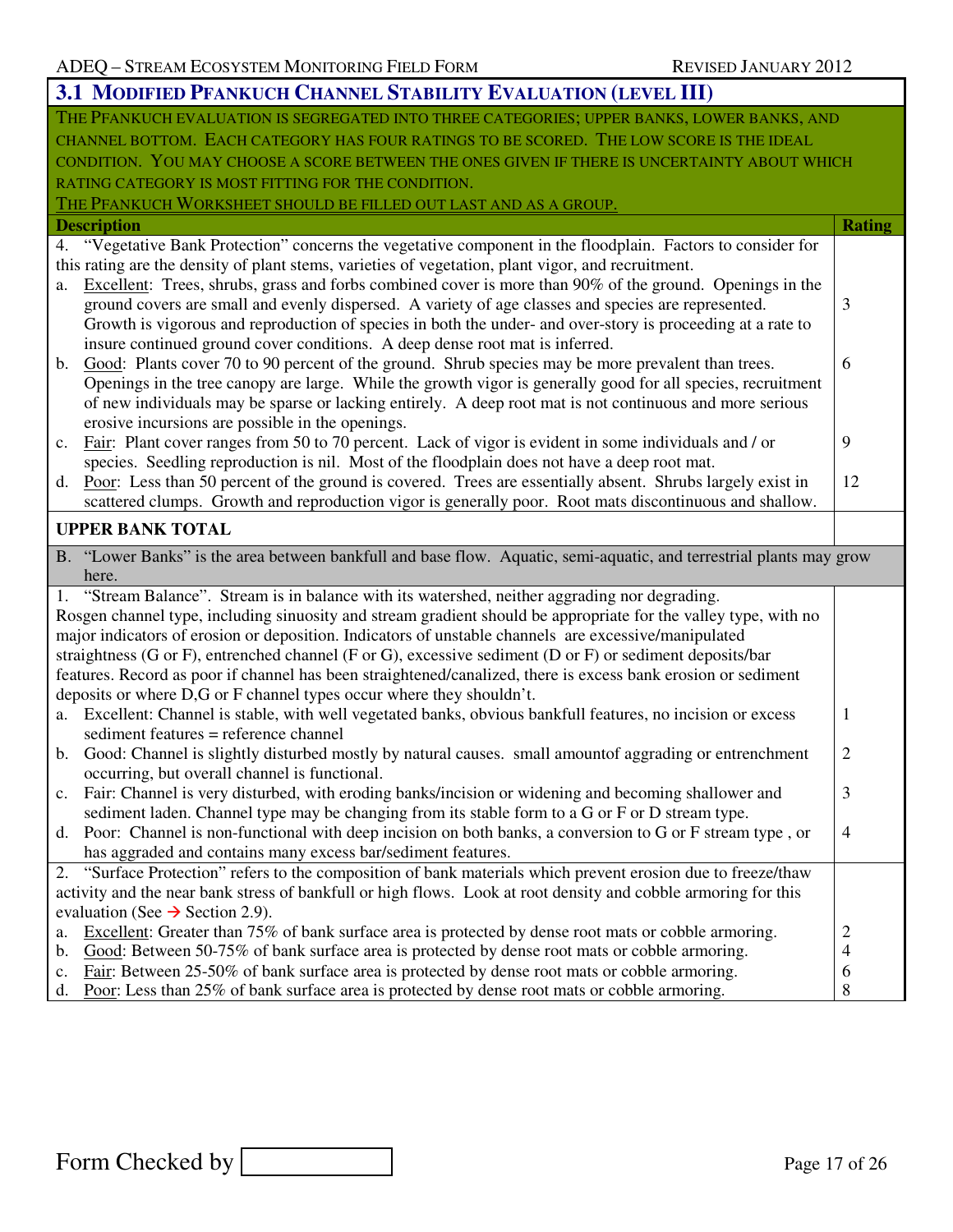|                                                                                              | 3.1 MODIFIED PFANKUCH CHANNEL STABILITY EVALUATION (LEVEL III)                                                                                                                                                      |                |                |  |  |  |  |  |  |
|----------------------------------------------------------------------------------------------|---------------------------------------------------------------------------------------------------------------------------------------------------------------------------------------------------------------------|----------------|----------------|--|--|--|--|--|--|
|                                                                                              | THE PFANKUCH EVALUATION IS SEGREGATED INTO THREE CATEGORIES; UPPER BANKS, LOWER BANKS, AND                                                                                                                          |                |                |  |  |  |  |  |  |
|                                                                                              | CHANNEL BOTTOM. EACH CATEGORY HAS FOUR RATINGS TO BE SCORED. THE LOW SCORE IS THE IDEAL                                                                                                                             |                |                |  |  |  |  |  |  |
| CONDITION. YOU MAY CHOOSE A SCORE BETWEEN THE ONES GIVEN IF THERE IS UNCERTAINTY ABOUT WHICH |                                                                                                                                                                                                                     |                |                |  |  |  |  |  |  |
|                                                                                              | RATING CATEGORY IS MOST FITTING FOR THE CONDITION.                                                                                                                                                                  |                |                |  |  |  |  |  |  |
|                                                                                              | THE PFANKUCH WORKSHEET SHOULD BE FILLED OUT LAST AND AS A GROUP.                                                                                                                                                    |                |                |  |  |  |  |  |  |
| <b>Description</b>                                                                           |                                                                                                                                                                                                                     |                | <b>Rating</b>  |  |  |  |  |  |  |
|                                                                                              | 3. "Obstructions to Flow" is an inventory of objects within the stream channel, like rocks, embedded logs,                                                                                                          |                |                |  |  |  |  |  |  |
|                                                                                              | bridge pilings, etc., that change the flow and sometimes the velocity. Obstructions may produce adverse                                                                                                             |                |                |  |  |  |  |  |  |
|                                                                                              | stability effects when they increase the velocity and deflect the flow into unstable and unprotected banks and                                                                                                      |                |                |  |  |  |  |  |  |
|                                                                                              | across unstable bottom materials. They also may produce favorable impacts when velocity is decreased by                                                                                                             |                |                |  |  |  |  |  |  |
|                                                                                              | turbulence and pools are formed (See $\rightarrow$ Section 2.9).                                                                                                                                                    |                |                |  |  |  |  |  |  |
|                                                                                              | a. Excellent: Logs, rocks, and other obstructions to flow are firmly embedded and produce a pattern of flow                                                                                                         | $\overline{2}$ |                |  |  |  |  |  |  |
|                                                                                              | which does not erode the banks and bottom or cause sediment buildup. Pool/riffle relationship stable.                                                                                                               | $\overline{4}$ |                |  |  |  |  |  |  |
| b.                                                                                           | Good: Obstructions to flow and sediment traps are present, causing cross currents which create some minor<br>bank and bottom erosion. Some of the obstructions are newer, not firmly embedded and move to new       |                |                |  |  |  |  |  |  |
|                                                                                              | locations during high flows. Some sediment is trapped in pools decreasing their capacity.                                                                                                                           |                |                |  |  |  |  |  |  |
| $c_{\cdot}$                                                                                  | Fair: Moderately frequent and quite often unstable obstructions, cause noticeable seasonal erosion of the                                                                                                           | 6              |                |  |  |  |  |  |  |
|                                                                                              | channel. Considerable sediment accumulations behind obstructions.                                                                                                                                                   |                |                |  |  |  |  |  |  |
|                                                                                              | d. Poor: Obstructions and traps are common, are often unstable to movement and cause a continual shift of                                                                                                           | 8              |                |  |  |  |  |  |  |
|                                                                                              | sediments at all seasons. Since traps are filled as soon as formed, the channel migrates and widens.                                                                                                                |                |                |  |  |  |  |  |  |
| 4.                                                                                           | "Cutting" or downcutting of the channel is preempted first by scouring, uprooting, and loss of vegetation.                                                                                                          |                |                |  |  |  |  |  |  |
|                                                                                              | In channels devoid naturally of vegetation, the first stages would be an increase in the steepness of the channel                                                                                                   |                |                |  |  |  |  |  |  |
|                                                                                              | banks. If plant roots bind the surface horizon of the adjacent upper bank into a cohesive mass, undercutting                                                                                                        |                |                |  |  |  |  |  |  |
|                                                                                              | will follow. Eventually the weight of the overhang will slump into the channel. Unconsolidated banks with or                                                                                                        |                |                |  |  |  |  |  |  |
|                                                                                              | without vegetation will be nibbled away and never develop an overhang. See $\rightarrow$ Section 2.9.                                                                                                               |                | LB RB          |  |  |  |  |  |  |
|                                                                                              | Notice that you must evaluate both the left bank and the right bank of the rated reach.                                                                                                                             | 2              | $\overline{2}$ |  |  |  |  |  |  |
| a.                                                                                           | Excellent: Very little or no cutting is evident. Overall $\leq 5\%$ of bank length is erosional.                                                                                                                    | 3              | $\overline{3}$ |  |  |  |  |  |  |
| b.                                                                                           | Good: Some intermittent cutting along channel outcurves and at prominent constrictions. Banks<br>moderately stable with 5-30% of bank length erosional.                                                             |                |                |  |  |  |  |  |  |
| c.                                                                                           | Fair: Significant bank cutting occurs frequently in the reach. Banks moderately unstable with 30-60% of                                                                                                             | 6              | 6              |  |  |  |  |  |  |
|                                                                                              | bank length eroding.                                                                                                                                                                                                |                |                |  |  |  |  |  |  |
| d.                                                                                           | Poor: Nearly continuous bank cutting. Banks unstable; 60-100% of bank length is eroding.                                                                                                                            | 8              | 8              |  |  |  |  |  |  |
|                                                                                              | <b>LOWER BANK TOTAL</b>                                                                                                                                                                                             |                |                |  |  |  |  |  |  |
|                                                                                              |                                                                                                                                                                                                                     |                |                |  |  |  |  |  |  |
|                                                                                              | C. Channel "Bottom" condition is the evaluation of sediment deposition within the bankfull channel.                                                                                                                 |                |                |  |  |  |  |  |  |
| 1.                                                                                           | Bottom Deposits" is the evaluation of how well the channel is moving its sediment downstream. Ideally,                                                                                                              |                |                |  |  |  |  |  |  |
|                                                                                              | there should be a defined thalweg, riffles, and pools. However, you have to be the judge whether or not this is                                                                                                     |                |                |  |  |  |  |  |  |
|                                                                                              | the naturally occurring condition for that ecosystem. Some low gradient desert streams may be the exception.<br>Calculate the percentage of silt & sand particles ( $\langle$ 2mm) from $\rightarrow$ Section 2.15. |                |                |  |  |  |  |  |  |
| a.                                                                                           | Excellent: A stream channel that is in balance with its watershed. Less than 20% of the stream bed is                                                                                                               | 6              |                |  |  |  |  |  |  |
|                                                                                              | affected by sediment deposition.                                                                                                                                                                                    |                |                |  |  |  |  |  |  |
| b.                                                                                           | Good: Some deposition occurring in the pools. For the whole reach, 20-50% of the bottom is experiencing                                                                                                             | 12             |                |  |  |  |  |  |  |
|                                                                                              | some deposition.                                                                                                                                                                                                    |                |                |  |  |  |  |  |  |
| $c_{\cdot}$                                                                                  | Fair: Deposition is quite noticeable. 50-80% of the channel is affected. Sediment deposits at obstructions,                                                                                                         | 18             |                |  |  |  |  |  |  |
|                                                                                              | constrictions, and bends; moderate deposition of pools and riffles, and stream braiding may be occurring.                                                                                                           |                |                |  |  |  |  |  |  |
| d.                                                                                           | Poor: Very noticeable deposition occurring over more than 80% of the reach. Pools and riffles mostly or                                                                                                             | 24             |                |  |  |  |  |  |  |
|                                                                                              | entirely absent.                                                                                                                                                                                                    |                |                |  |  |  |  |  |  |

Form Checked by Page 18 of 26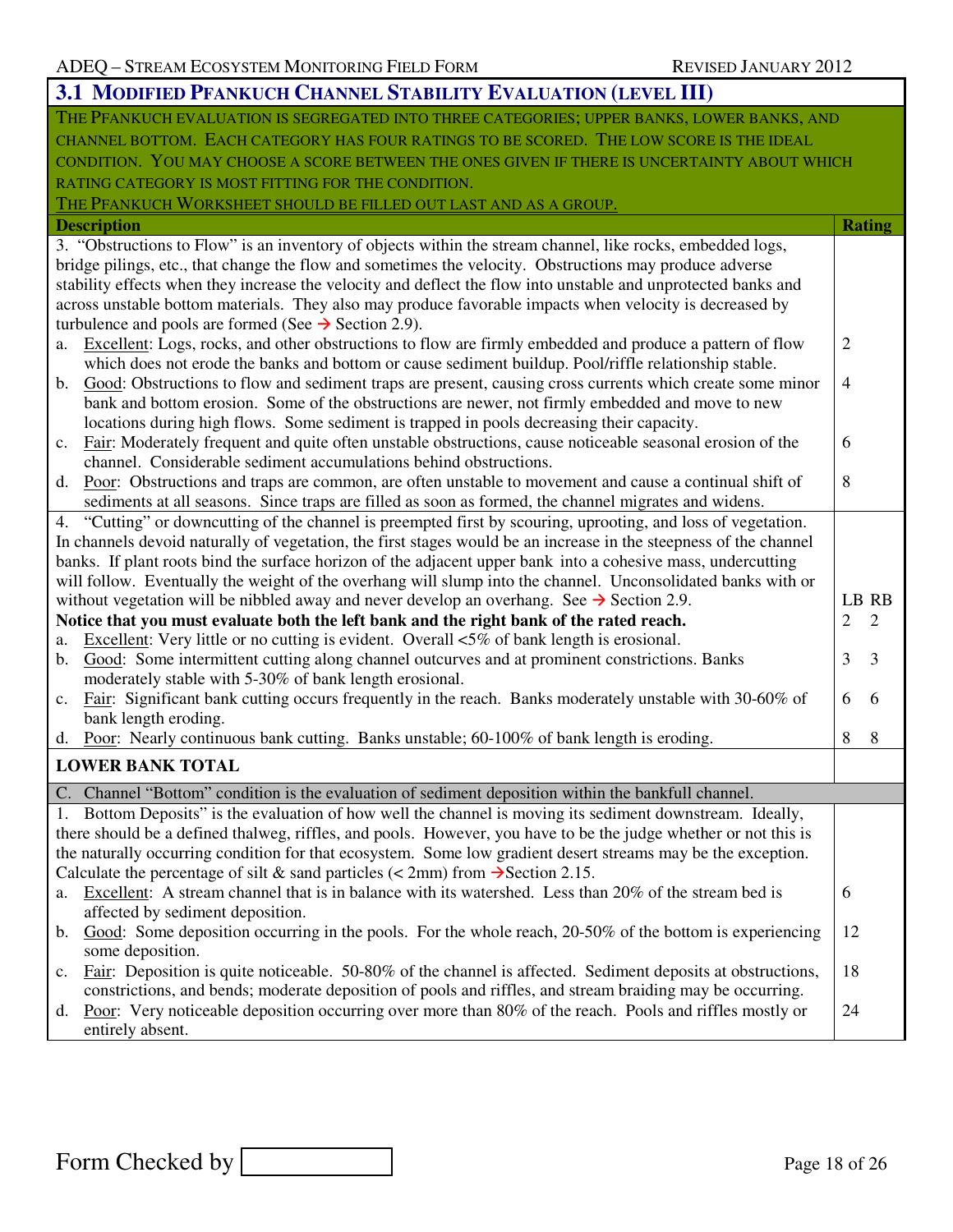| 3.1 MODIFIED PFANKUCH CHANNEL STABILITY EVALUATION (LEVEL III)                                                              |                |
|-----------------------------------------------------------------------------------------------------------------------------|----------------|
| THE PFANKUCH EVALUATION IS SEGREGATED INTO THREE CATEGORIES; UPPER BANKS, LOWER BANKS, AND                                  |                |
| CHANNEL BOTTOM. EACH CATEGORY HAS FOUR RATINGS TO BE SCORED. THE LOW SCORE IS THE IDEAL                                     |                |
| CONDITION. YOU MAY CHOOSE A SCORE BETWEEN THE ONES GIVEN IF THERE IS UNCERTAINTY ABOUT WHICH                                |                |
| RATING CATEGORY IS MOST FITTING FOR THE CONDITION.                                                                          |                |
| THE PFANKUCH WORKSHEET SHOULD BE FILLED OUT LAST AND AS A GROUP.                                                            |                |
| <b>Description</b>                                                                                                          | <b>Rating</b>  |
| "Bar Development and Deposition" plays a vital role in alluvial C, D, and F stream types. Not applicable to<br>2.           |                |
| A, B, E, G type streams and geologically constrained streams (score as 4). The appearance of sand and gravel                |                |
| bars where they did not previously exist may be one of the first signs of upstream erosion.                                 |                |
| Excellent: Little or no enlargement of point bars; sand bars are stable and completely vegetated.<br>a.                     | $\overline{4}$ |
| Good: Some new increase in bar formation, mostly from gravel, sand or fine sediment; sand bars stable but<br>$\mathbf{b}$ . | 8              |
| not completely vegetated.                                                                                                   |                |
| Fair: Moderate deposition on new gravel, sand or fine sediment on old and new bars; sand bars unstable<br>$c_{\cdot}$       | 12             |
| with sparse vegetation.                                                                                                     |                |
| Poor: Heavy deposits of fine material; increased bar development; sand bars unstable with no vegetation;<br>d.              | 16             |
| transverse bars may be present.                                                                                             |                |
| "Reachwide Embeddedness" is an inventory of the degree of sedimentation in riffles and pools. (see<br>3.                    |                |
| $\rightarrow$ Section 2.16)                                                                                                 |                |
| Excellent: Gravel and cobble particles are $0 - 25\%$ surrounded by fine sediment.<br>a.                                    | 2              |
| Good: Gravel and cobble particles are 25 - 50% surrounded by fine sediment.<br>$\mathbf{b}$ .                               | 4              |
| Fair: Gravel and cobble particles are 50 - 75% surrounded by fine sediment.<br>c.                                           | 6              |
| Poor: Gravel and cobble particles are more than 75% surrounded by fine sediment, or there is an absence<br>d.               | 8              |
| of riffles and pools.                                                                                                       |                |
| <b>CHANNEL BOTTOM TOTAL</b>                                                                                                 |                |
| Sum of "Upper Banks", "Lower Banks", and "Channel Bottom"                                                                   |                |
| Final Pfankuch Score (Sum of all categories X 1.226)                                                                        |                |
| Rosgen Stream Type                                                                                                          |                |
| Pfankuch Rating category (Good, Fair, Poor)                                                                                 |                |
|                                                                                                                             |                |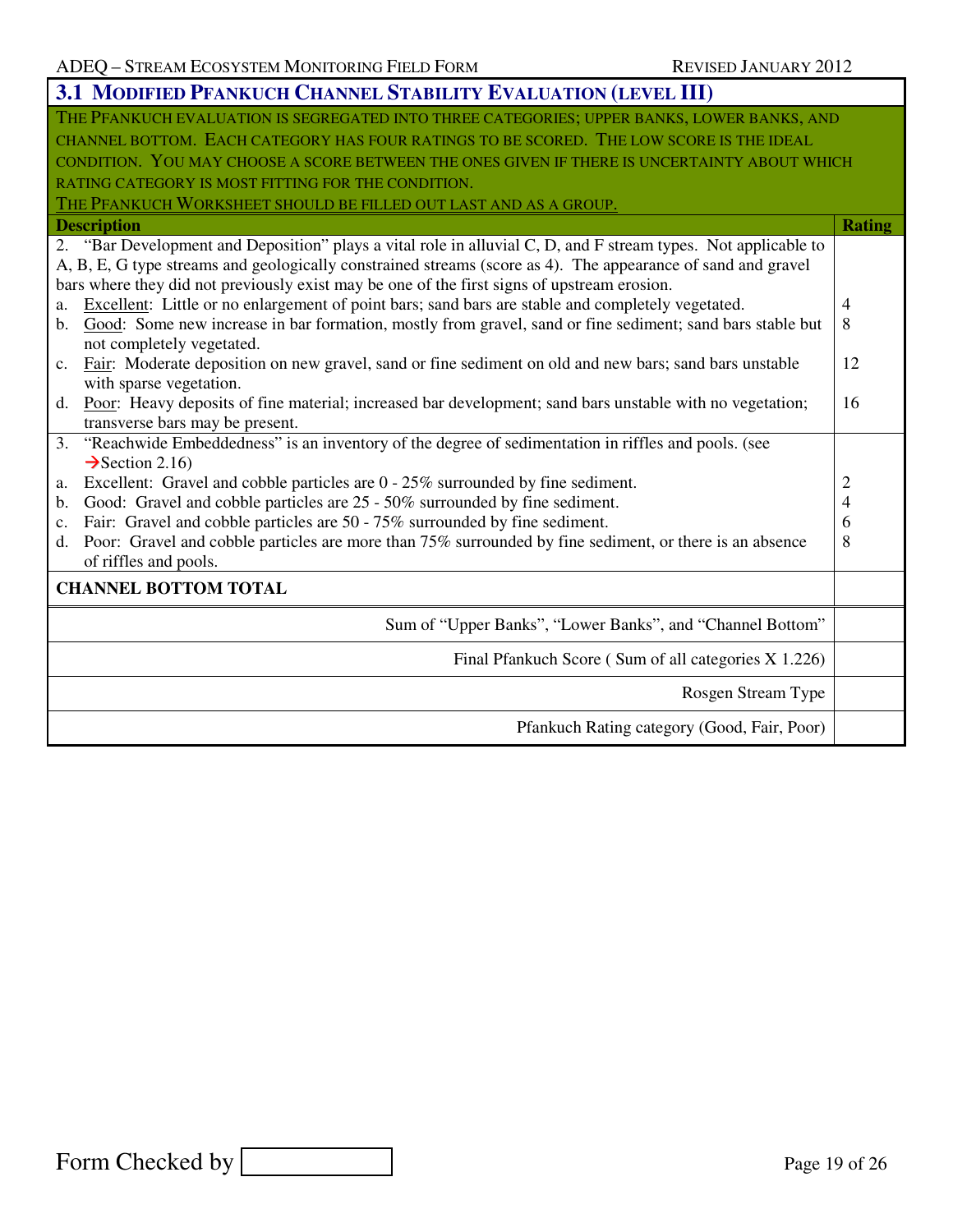| <b>Sediment Supply Condition (use</b><br><b>Bottom Deposits &amp; Bar</b><br><b>Deposition parameters to</b><br>evaluate) |                                                                                                                                                                                                                                                                                                                                                                                                                                                                                    |                |                                                                                        |                 | <b>Stream Bed Stability</b>                                                                                                                                                                                                                                                                                                                    |                 |                |                | <b>Width Depth Ratio</b> |                                                                                                                                                                                                                                                                                                                                         |                  |                |                |  |
|---------------------------------------------------------------------------------------------------------------------------|------------------------------------------------------------------------------------------------------------------------------------------------------------------------------------------------------------------------------------------------------------------------------------------------------------------------------------------------------------------------------------------------------------------------------------------------------------------------------------|----------------|----------------------------------------------------------------------------------------|-----------------|------------------------------------------------------------------------------------------------------------------------------------------------------------------------------------------------------------------------------------------------------------------------------------------------------------------------------------------------|-----------------|----------------|----------------|--------------------------|-----------------------------------------------------------------------------------------------------------------------------------------------------------------------------------------------------------------------------------------------------------------------------------------------------------------------------------------|------------------|----------------|----------------|--|
|                                                                                                                           | Extreme – Substrate is nearly<br>all runs, few if any riffles and/or<br>mid, side-channel or delta bars<br>are present throughout the reach<br>Very High – Loss of pool $&$<br>riffle habitat due to<br>sedimentation and/or excess bar<br>features are present<br>High – Stream bottom is<br>moderately affected by<br>sedimentation and/or excess bar<br>features are present<br>Low – Stream bottom is not<br>affected by sedimentation and<br>there are no excess bar features |                |                                                                                        | in pools        | Aggrading – Excess bottom<br>deposits and/or bar features<br>are present indicating<br>increased sedimentation,<br>channel is likely wide and<br>shallow<br>Degrading – Lack of fine<br>sand & gravel compared to<br>bar feature materials; vertical<br>raw banks are usually present<br>Stable – No excess bar<br>features or excess sediment |                 |                |                |                          | Very High - Substrate is nearly all<br>runs with no defined thalweg,<br>and/or mid, side-channel or delta<br>bars are present throughout the<br>reach; probably wide and shallow<br>High – Some loss of riffle or pool<br>habitat, some excess bar features<br>Normal – riffle $\&$ pool habitat is<br>maintained for that channel type |                  |                |                |  |
|                                                                                                                           |                                                                                                                                                                                                                                                                                                                                                                                                                                                                                    |                | <b>CONVERSION OF STABILITY RATING TO REACH CONDITION BY STREAM TYPE (ROSGEN, 1996)</b> |                 |                                                                                                                                                                                                                                                                                                                                                |                 |                |                |                          |                                                                                                                                                                                                                                                                                                                                         |                  |                |                |  |
| <b>Stream</b>                                                                                                             |                                                                                                                                                                                                                                                                                                                                                                                                                                                                                    |                |                                                                                        |                 |                                                                                                                                                                                                                                                                                                                                                |                 |                |                |                          |                                                                                                                                                                                                                                                                                                                                         |                  |                |                |  |
| <b>Type</b>                                                                                                               | ${\bf A1}$                                                                                                                                                                                                                                                                                                                                                                                                                                                                         | A2             | A3                                                                                     | A <sub>4</sub>  | A <sub>5</sub>                                                                                                                                                                                                                                                                                                                                 | A6              | B1             | B <sub>2</sub> |                          | <b>B3</b>                                                                                                                                                                                                                                                                                                                               | <b>B4</b>        | B <sub>5</sub> | <b>B6</b>      |  |
| GOOD<br><b>FAIR</b>                                                                                                       | 38-43<br>44-47                                                                                                                                                                                                                                                                                                                                                                                                                                                                     | 38-43<br>44-47 | 54-90<br>91-129                                                                        | 60-95<br>96-132 | 60-95<br>96-132                                                                                                                                                                                                                                                                                                                                | 50-80<br>81-110 | 38-45<br>46-58 | 38-45<br>46-58 |                          | $40 - 60$<br>61-78                                                                                                                                                                                                                                                                                                                      | $40-64$<br>65-84 | 48-68<br>69-88 | 40-60<br>61-78 |  |
| <b>POOR</b>                                                                                                               | $48+$                                                                                                                                                                                                                                                                                                                                                                                                                                                                              | $48+$          | $130+$                                                                                 | $133+$          | $133+$                                                                                                                                                                                                                                                                                                                                         | $111+$          | $59+$          | $59+$          |                          | $79+$                                                                                                                                                                                                                                                                                                                                   | $85+$            | $89+$          | $79+$          |  |
| <b>Stream</b>                                                                                                             |                                                                                                                                                                                                                                                                                                                                                                                                                                                                                    |                |                                                                                        |                 |                                                                                                                                                                                                                                                                                                                                                |                 |                |                |                          |                                                                                                                                                                                                                                                                                                                                         |                  |                |                |  |
| <b>Type</b>                                                                                                               | C1                                                                                                                                                                                                                                                                                                                                                                                                                                                                                 | C <sub>2</sub> | C <sub>3</sub>                                                                         | C <sub>4</sub>  | C <sub>5</sub>                                                                                                                                                                                                                                                                                                                                 | C6              | D3             | D4             |                          | D <sub>5</sub>                                                                                                                                                                                                                                                                                                                          | D <sub>6</sub>   |                |                |  |
| GOOD                                                                                                                      | $38 - 35$                                                                                                                                                                                                                                                                                                                                                                                                                                                                          | $38 - 35$      | $60 - 85$                                                                              | 70-90           | 70-90                                                                                                                                                                                                                                                                                                                                          | $60 - 85$       | $85 - 107$     | $85 - 107$     |                          | 85-107                                                                                                                                                                                                                                                                                                                                  | $67-98$          |                |                |  |
| <b>FAIR</b>                                                                                                               | 51-61                                                                                                                                                                                                                                                                                                                                                                                                                                                                              | 51-61          | 86-105                                                                                 | 91-110          | 91-110                                                                                                                                                                                                                                                                                                                                         | 86-105          | 108-132        | 108-132        |                          | 108-132                                                                                                                                                                                                                                                                                                                                 | 99-125           |                |                |  |
| <b>POOR</b>                                                                                                               | $62+$                                                                                                                                                                                                                                                                                                                                                                                                                                                                              | $62+$          | $106+$                                                                                 | $111 +$         | $111+$                                                                                                                                                                                                                                                                                                                                         | $106+$          | $133+$         | $133+$         |                          | $133+$                                                                                                                                                                                                                                                                                                                                  | $126+$           |                |                |  |
| <b>Stream</b>                                                                                                             |                                                                                                                                                                                                                                                                                                                                                                                                                                                                                    |                |                                                                                        |                 |                                                                                                                                                                                                                                                                                                                                                |                 |                |                |                          |                                                                                                                                                                                                                                                                                                                                         |                  |                |                |  |
| <b>Type</b>                                                                                                               | DA3                                                                                                                                                                                                                                                                                                                                                                                                                                                                                | DA4            | DA5                                                                                    | DA6             | E <sub>3</sub>                                                                                                                                                                                                                                                                                                                                 | E4              | E <sub>5</sub> | E <sub>6</sub> |                          |                                                                                                                                                                                                                                                                                                                                         |                  |                |                |  |
| GOOD                                                                                                                      | $40 - 63$                                                                                                                                                                                                                                                                                                                                                                                                                                                                          | $40 - 63$      | $40 - 63$                                                                              | $40-63$         | $40 - 63$                                                                                                                                                                                                                                                                                                                                      | $50-75$         | $50-75$        | $40 - 63$      |                          |                                                                                                                                                                                                                                                                                                                                         |                  |                |                |  |
| <b>FAIR</b>                                                                                                               | 64-86                                                                                                                                                                                                                                                                                                                                                                                                                                                                              | 64-86          | 64-86                                                                                  | 64-86           | 64-86                                                                                                                                                                                                                                                                                                                                          | 76-96           | 76-96          | 64-86          |                          |                                                                                                                                                                                                                                                                                                                                         |                  |                |                |  |
| <b>POOR</b>                                                                                                               | $87+$                                                                                                                                                                                                                                                                                                                                                                                                                                                                              | $87+$          | $87+$                                                                                  | $87+$           | $87+$                                                                                                                                                                                                                                                                                                                                          | $97+$           | $97+$          | $87+$          |                          |                                                                                                                                                                                                                                                                                                                                         |                  |                |                |  |
| <b>Stream</b>                                                                                                             |                                                                                                                                                                                                                                                                                                                                                                                                                                                                                    |                |                                                                                        |                 |                                                                                                                                                                                                                                                                                                                                                |                 |                |                |                          |                                                                                                                                                                                                                                                                                                                                         |                  |                |                |  |

**Type F1 F2 F3 F4 F5 F6 G1 G2 G3 G4 G5 G6** 

80-95 96-110 111+

40-60 61-78 79+

40-60 61-78 79+

85-107 108-120 121+

85-107 108-120 121+

90-112 113-125 126+

85-107 108-120 121+

GOOD FAIR POOR

60-85 86-105 106+

60-85 86-105 106+

85-110 111-125 126+

85-110 111-125 126+

90-115 116-130 131+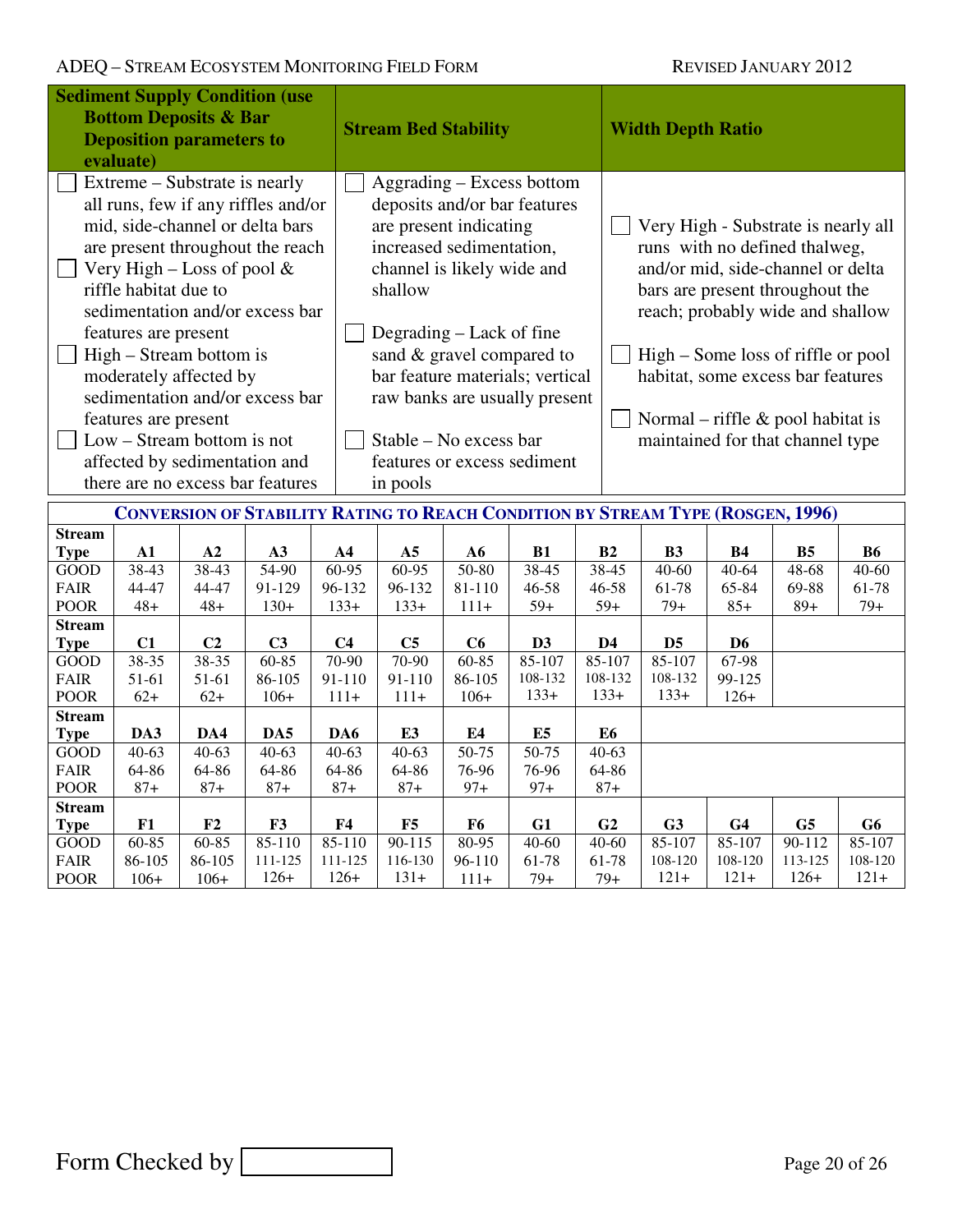|            |           |     | <b>3.2 PROPER FUNCTIONING CONDITION WORKSHEET</b>                                                                                                                                                                                                                                                                                                                                                                                                                                                                                                                                  |
|------------|-----------|-----|------------------------------------------------------------------------------------------------------------------------------------------------------------------------------------------------------------------------------------------------------------------------------------------------------------------------------------------------------------------------------------------------------------------------------------------------------------------------------------------------------------------------------------------------------------------------------------|
|            |           |     | INSTRUCTIONS: IF 75% OR MORE OF STREAM REACH IS PFC, CLASSIFY ENTIRE REACH AS PFC. "NO" ANSWERS MUST<br>HAVE COMMENTS IN THE "PFC COMMENTS" SECTION. ANSWERS CAN GO ON THE LINE BETWEEN "YES" AND "NO", BUT<br>CONSIDER IT A "NO" AND COMMENT IN NOTES SECTION. FILL OUT LAST AND AS A GROUP.                                                                                                                                                                                                                                                                                      |
| <b>Yes</b> | <b>No</b> | N/A | <b>Description</b>                                                                                                                                                                                                                                                                                                                                                                                                                                                                                                                                                                 |
|            |           |     | 1) Floodplain is inundated in "relatively frequent" events (1-3 years)?                                                                                                                                                                                                                                                                                                                                                                                                                                                                                                            |
|            |           |     | Bankfull indicators present. Bankfull events occur regularly can be identified from top of the point bars,<br>changes in vegetation, topographic break in slope, change in size of bank materials, evidence of an<br>inundation feature such as small benches, exposed root hairs below an intact soil layer indicating exposure<br>to erosive flow, and bank undercuts. "NO" if channelization or entrenchment. "N/A" if a "V"-canyon<br>without floodplain development $(A & B$ stream types).                                                                                   |
|            |           |     | 2) Active/stable beaver dams present?                                                                                                                                                                                                                                                                                                                                                                                                                                                                                                                                              |
|            |           |     | Usually "N/A", but beaver have been documented in many places including the San Pedro River and at<br>high altitude sites; also, consider the present environment (could they be present).                                                                                                                                                                                                                                                                                                                                                                                         |
|            |           |     | 3) Sinuosity, width/depth ratio, and gradient are in balance with the landscape                                                                                                                                                                                                                                                                                                                                                                                                                                                                                                    |
|            |           |     | setting (i.e., valley type)?                                                                                                                                                                                                                                                                                                                                                                                                                                                                                                                                                       |
|            |           |     | Based on the stream type expected within the current valley type (See SOP Section 7.4.1.1). All three<br>features must indicate stability for a "YES". "NO" if straightness (G or F), excessive sediment (D), or<br>entrenched channel (F)(eg. If there is a straightened "G" channel where there should be a "C" type channel<br>in an alluvial basin valley type).                                                                                                                                                                                                               |
|            |           |     | 4) Riparian zone is widening or has achieved its potential extent?                                                                                                                                                                                                                                                                                                                                                                                                                                                                                                                 |
|            |           |     | Widening can mean woody or herbaceous plants encroaching on the channel as well as moving toward the<br>terraces. The age of the vegetation is an indicator. "NO" if upland species encroaching on the floodplain<br>or Kentucky bluegrass present. "YES" if recruitment of wetland/riparian species (seedlings or saplings).<br>"N/A" if an A stream type or some B type channels with little woody riparian vegetation.                                                                                                                                                          |
|            |           |     | 5) The upland watershed is not contributing to riparian degradation?                                                                                                                                                                                                                                                                                                                                                                                                                                                                                                               |
|            |           |     | "YES" if no excess sediment (e.g. plants on pedestals, debris dams around plants, rills, gullies). "NO" if<br>signs of excess sediment or erosion present (such as side channel and mid-channel bars, gullies, fan shaped<br>deposits from tributaries, braided channels, overloading of point bars, or cementing of streambed).                                                                                                                                                                                                                                                   |
|            |           |     | 6) Diverse (3) age structure of vegetation (Recruitment for maintenance/recovery)?                                                                                                                                                                                                                                                                                                                                                                                                                                                                                                 |
|            |           |     | "YES" if 3 age classes (mature, young, saplings) present for a single species, or young and sapling classes<br>if recruitment & replacement is occurring, or dense matting of herbaceous riparian/wetland plants in alpine<br>meadow streams. "NO" if individual plants. "N/A" if A1 Stream Type. Refer to $\rightarrow$ Section 2.23<br>'Regeneration Potential of Riparian Trees'.                                                                                                                                                                                               |
|            |           |     | 7) Diverse composition of vegetation (For recruitment/recovery)?                                                                                                                                                                                                                                                                                                                                                                                                                                                                                                                   |
|            |           |     | This is a presence/absence indicator. Maintenance means recruitment. Is it occurring? "YES" if several<br>different species present (e.g. willows, rushes, sedges). However, it depends on the elevation and the<br>potential natural community that might be present if all human stresses are removed. In some<br>environments such as alpine meadow streams, 2 herbacious species could be a "YES". Usually "NO" if 1<br>species present, the exceptions are sometimes high meadow streams. Refer to $\rightarrow$ Section 2.24,<br>'Regeneration Potential of Riparian Trees'. |
|            |           |     | 8) Species present indicate maintenance of riparian soil moisture characteristics?                                                                                                                                                                                                                                                                                                                                                                                                                                                                                                 |
|            |           |     | Don't consider quantity. "YES" if sedges, rushes, willows, seep willows, alders, cottonwoods, etc. See<br>'Riparian Species' $\rightarrow$ Section 2.23.                                                                                                                                                                                                                                                                                                                                                                                                                           |
|            |           |     | 9) Stream bank vegetation is comprised of those plants or plant communities that                                                                                                                                                                                                                                                                                                                                                                                                                                                                                                   |
|            |           |     | have root masses capable of withstanding high stream flow events?                                                                                                                                                                                                                                                                                                                                                                                                                                                                                                                  |
|            |           |     | Look for sufficient vegetation and root masses to protect banks from eroding during high flow events<br>greater than bankfull. Q9 is similar to Q8, but you are now looking for quantity. "NO" if upland species<br>are present within the bankfull channel. "YES" if willows, alder, aspen, birch, cottonwood, sedge, rush,<br>bulrush, and wetland grasses.                                                                                                                                                                                                                      |

Form Checked by Page 21 of 26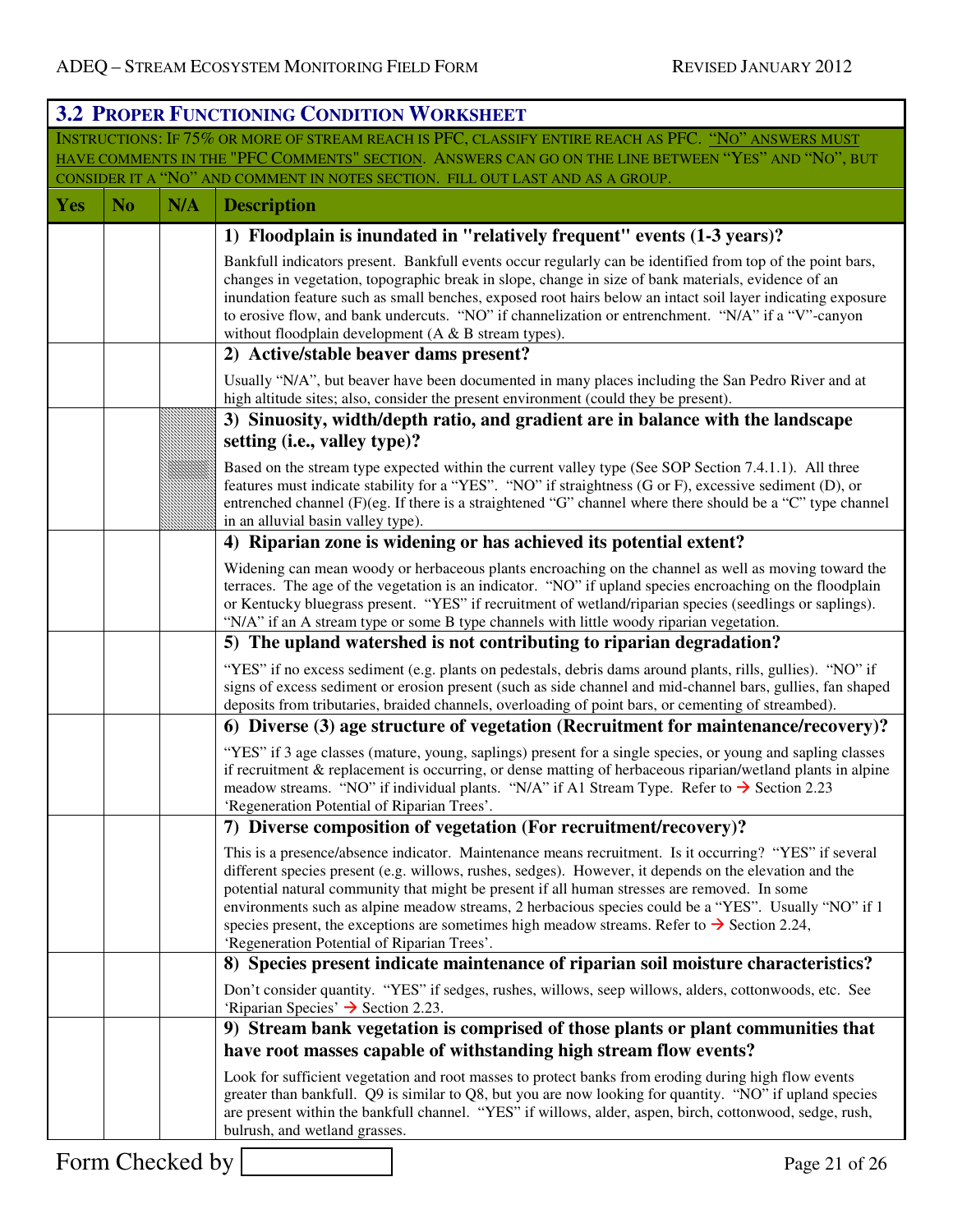|     | <b>3.2 PROPER FUNCTIONING CONDITION WORKSHEET</b>                                                                                                                                     |                           |                                                                                             |                                                                                                                                                                                                                       |  |  |  |  |
|-----|---------------------------------------------------------------------------------------------------------------------------------------------------------------------------------------|---------------------------|---------------------------------------------------------------------------------------------|-----------------------------------------------------------------------------------------------------------------------------------------------------------------------------------------------------------------------|--|--|--|--|
|     |                                                                                                                                                                                       |                           |                                                                                             | INSTRUCTIONS: IF 75% OR MORE OF STREAM REACH IS PFC, CLASSIFY ENTIRE REACH AS PFC. "NO" ANSWERS MUST                                                                                                                  |  |  |  |  |
|     | HAVE COMMENTS IN THE "PFC COMMENTS" SECTION. ANSWERS CAN GO ON THE LINE BETWEEN "YES" AND "NO", BUT<br>CONSIDER IT A "NO" AND COMMENT IN NOTES SECTION. FILL OUT LAST AND AS A GROUP. |                           |                                                                                             |                                                                                                                                                                                                                       |  |  |  |  |
| Yes | N <sub>o</sub>                                                                                                                                                                        | N/A<br><b>Description</b> |                                                                                             |                                                                                                                                                                                                                       |  |  |  |  |
|     |                                                                                                                                                                                       |                           | 10) Riparian plants exhibit high vigor?                                                     |                                                                                                                                                                                                                       |  |  |  |  |
|     |                                                                                                                                                                                       |                           |                                                                                             | Are the plants healthy and dense? "NO" if yellow leaves, stunted plants, many dead stems and branches, a                                                                                                              |  |  |  |  |
|     |                                                                                                                                                                                       |                           | thin crown, infested with insects, diseased, or grazed down by browsers.                    | 11) Adequate vegetative cover $(>80\%)$ present to protect banks and dissipate                                                                                                                                        |  |  |  |  |
|     |                                                                                                                                                                                       |                           | energy during high flows?                                                                   |                                                                                                                                                                                                                       |  |  |  |  |
|     |                                                                                                                                                                                       |                           |                                                                                             | This is a quantity question. Use 80% cover as a guide. Look for riparian plants, herbaceous cover, salt<br>cedar (tamarisk), seep willows, etc. "NO" if "NO" on Q9. If Q6-Q10 is "NO", this is probably a "NO".       |  |  |  |  |
|     |                                                                                                                                                                                       |                           | large woody debris?                                                                         | 12) Plant communities in the riparian area are an adequate source of coarse and/or                                                                                                                                    |  |  |  |  |
|     |                                                                                                                                                                                       |                           |                                                                                             | "YES" if any large woody vegetation or fallen trees present. Usually "N/A" for meadows, desert streams,<br>and probably intermediate elevation streams, or sedge/grass community streams. "                           |  |  |  |  |
|     |                                                                                                                                                                                       |                           |                                                                                             | 13) Floodplain and channel characteristics (i.e., rocks, coarse and/or large woody                                                                                                                                    |  |  |  |  |
|     |                                                                                                                                                                                       |                           | debris) adequate to dissipate energy?                                                       | "YES" if large boulders, roughness of the floodplain, large trees and dense vegetation along stream banks.                                                                                                            |  |  |  |  |
|     |                                                                                                                                                                                       |                           | "NO" if incision and no access of stream to floodplain.<br>14) Point bars are revegetating? |                                                                                                                                                                                                                       |  |  |  |  |
|     |                                                                                                                                                                                       |                           |                                                                                             | Applies mainly to "C" channel types. "YES" if sedge/rush components are present. Consider potential,                                                                                                                  |  |  |  |  |
|     |                                                                                                                                                                                       |                           |                                                                                             | height and newness of the point bar. Sandy soils don't hold water well and there may be no potential for<br>revegetation. A Stream Type is "N/A". Recent drought or flood = between yes and no.                       |  |  |  |  |
|     |                                                                                                                                                                                       |                           |                                                                                             | 15) Lateral stream movement is associated with natural sinuosity?                                                                                                                                                     |  |  |  |  |
|     |                                                                                                                                                                                       |                           |                                                                                             | "YES" if single channel, stable banks (especially on straight segments), and natural deposition. "NO" if<br>straight channel, not confined geologically, and if there is channel movement with every high flow event. |  |  |  |  |
|     |                                                                                                                                                                                       |                           | 16) System is vertically stable?                                                            |                                                                                                                                                                                                                       |  |  |  |  |
|     |                                                                                                                                                                                       |                           | gravel. Don't consider old down cutting. If a bedrock stream then "N/A".                    | "NO" if incised banks, entrenchment, excessive aggradation (excess bar features, excess sand and fine<br>particle sizes), unstable vertical banks. "YES" if streambed is armored with large rock, bedrock, large      |  |  |  |  |
|     |                                                                                                                                                                                       |                           |                                                                                             | 17) Stream is in balance with the water and sediment being supplied by the                                                                                                                                            |  |  |  |  |
|     |                                                                                                                                                                                       |                           | watershed (i.e., no excessive erosion or deposition)?                                       |                                                                                                                                                                                                                       |  |  |  |  |
|     |                                                                                                                                                                                       |                           | unstable banks. "NO" if Q5 is "NO".                                                         | "NO" if excessive sediment from side drainages, excessive aggradation, mid-channel bars, braiding, or                                                                                                                 |  |  |  |  |
|     | <b>Functional Rating</b>                                                                                                                                                              |                           |                                                                                             | <b>Circle where you think the Functional Rating Is</b>                                                                                                                                                                |  |  |  |  |
|     |                                                                                                                                                                                       |                           | <b>Proper Natural Condition</b>                                                             |                                                                                                                                                                                                                       |  |  |  |  |
|     |                                                                                                                                                                                       |                           | Proper Functioning Condition                                                                | <b>PNC</b>                                                                                                                                                                                                            |  |  |  |  |
|     |                                                                                                                                                                                       |                           | Functional at risk, downward trend                                                          |                                                                                                                                                                                                                       |  |  |  |  |
|     |                                                                                                                                                                                       |                           | Functional at risk, upward trend                                                            | <b>PFC</b>                                                                                                                                                                                                            |  |  |  |  |
|     |                                                                                                                                                                                       |                           | Functional at risk, no apparent trend                                                       | <b>FAR</b><br>Non-functional                                                                                                                                                                                          |  |  |  |  |
|     |                                                                                                                                                                                       | Non-Functional            |                                                                                             |                                                                                                                                                                                                                       |  |  |  |  |
|     |                                                                                                                                                                                       |                           | Percent of Ideal Condition (= number of yes's /<br>number of parameters used)               |                                                                                                                                                                                                                       |  |  |  |  |
|     |                                                                                                                                                                                       | Form Checked by           |                                                                                             | Page 22 of 26                                                                                                                                                                                                         |  |  |  |  |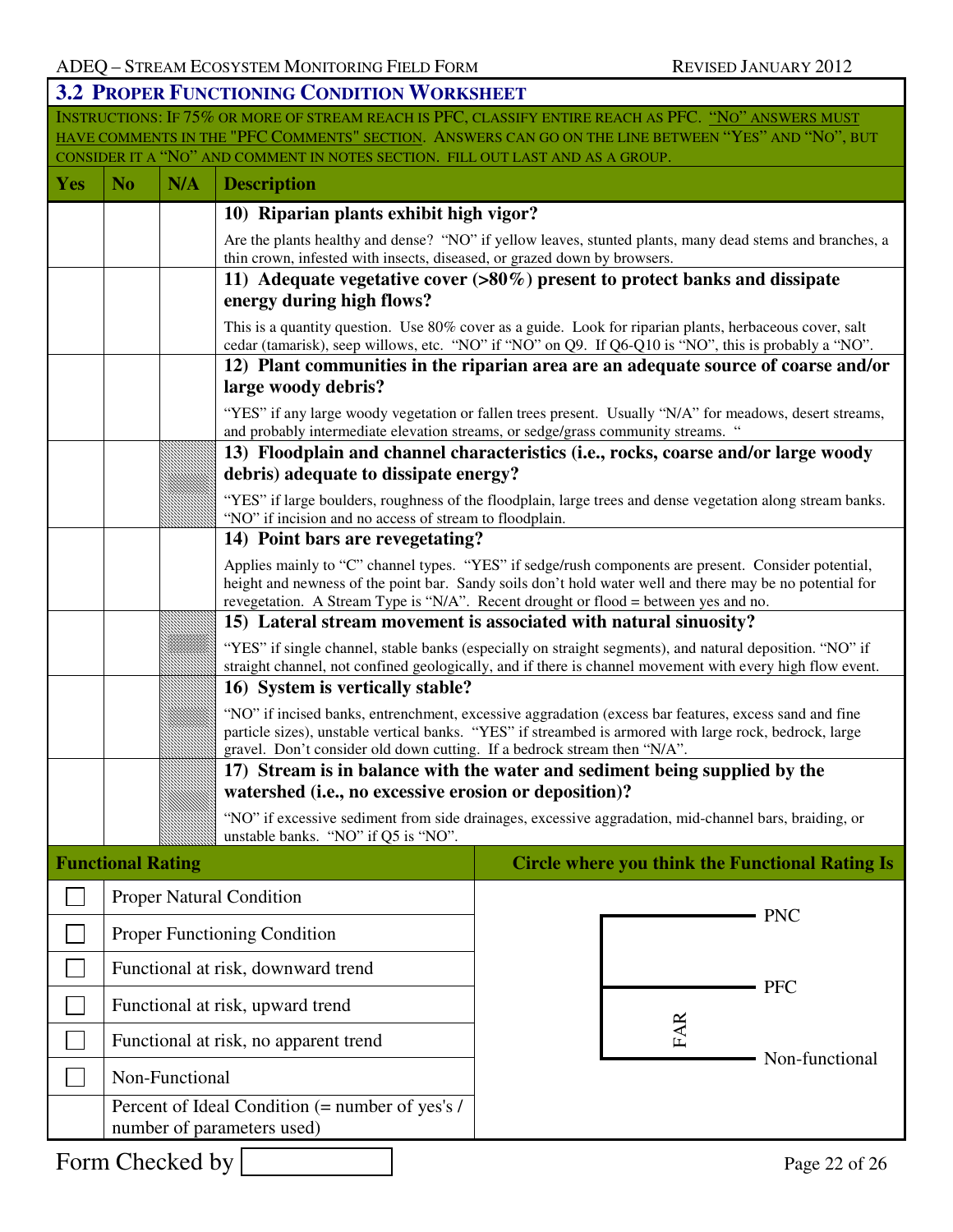| 3.2 PROPER FUNCTIONING CONDITION COMMENTS                                               |  |  |  |  |  |
|-----------------------------------------------------------------------------------------|--|--|--|--|--|
| Provide justification for any "NO's" in the PFC Worksheet and any other comments below. |  |  |  |  |  |
|                                                                                         |  |  |  |  |  |
|                                                                                         |  |  |  |  |  |
|                                                                                         |  |  |  |  |  |
|                                                                                         |  |  |  |  |  |
|                                                                                         |  |  |  |  |  |
|                                                                                         |  |  |  |  |  |
|                                                                                         |  |  |  |  |  |
|                                                                                         |  |  |  |  |  |
|                                                                                         |  |  |  |  |  |
|                                                                                         |  |  |  |  |  |
|                                                                                         |  |  |  |  |  |
|                                                                                         |  |  |  |  |  |
|                                                                                         |  |  |  |  |  |
|                                                                                         |  |  |  |  |  |
|                                                                                         |  |  |  |  |  |
|                                                                                         |  |  |  |  |  |
|                                                                                         |  |  |  |  |  |
|                                                                                         |  |  |  |  |  |
|                                                                                         |  |  |  |  |  |
|                                                                                         |  |  |  |  |  |
|                                                                                         |  |  |  |  |  |
|                                                                                         |  |  |  |  |  |
|                                                                                         |  |  |  |  |  |
|                                                                                         |  |  |  |  |  |
|                                                                                         |  |  |  |  |  |

Form Checked by Page 23 of 26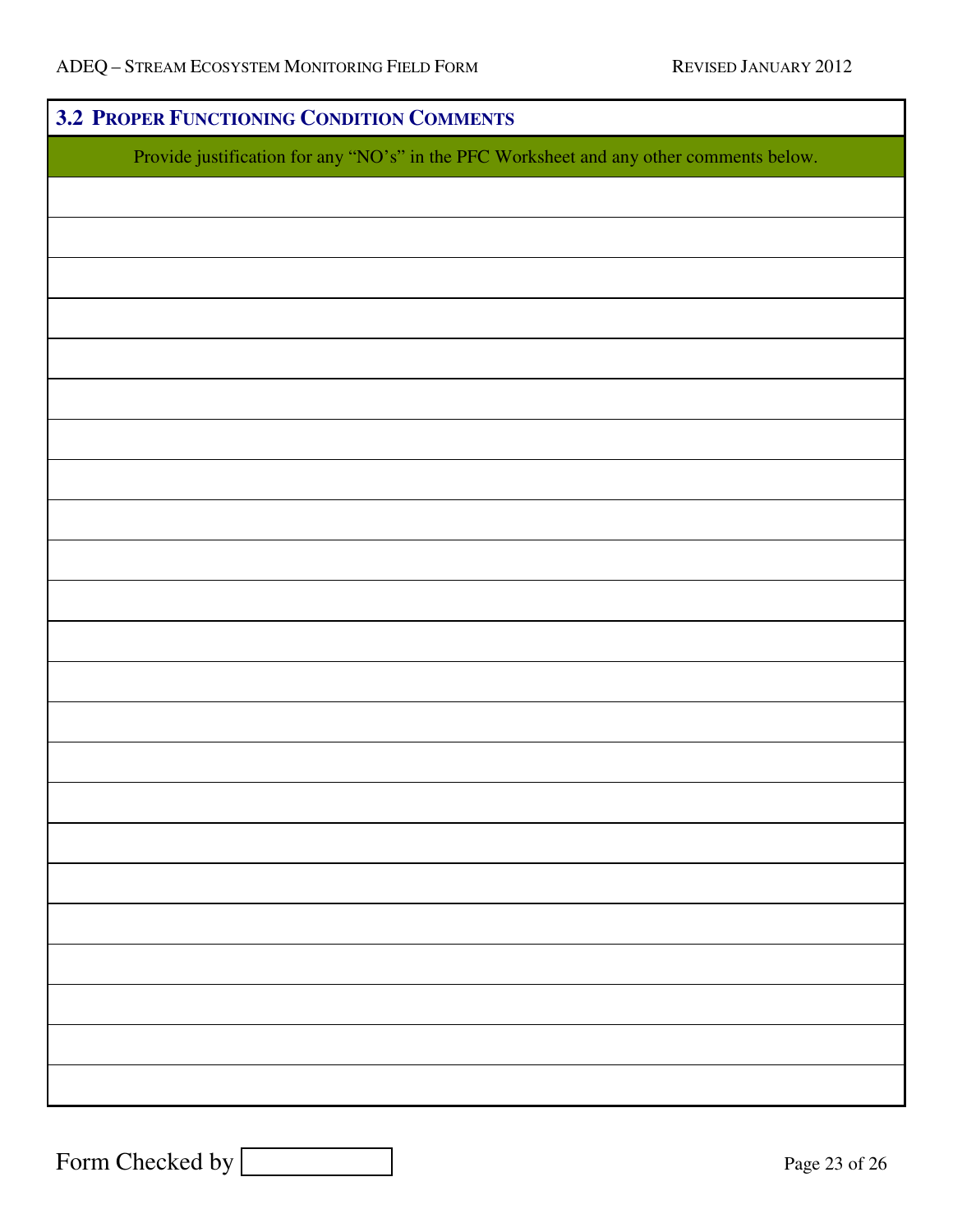$\mathsf{r}$ 

| <b>3.3 HABITAT ASSESSMENT</b>                                                                      |                                                                                                                                                                                                  |                                                                                                                                                                                                             |                                                                                                                                                                                       |                                                                                                                                                                                                                              |                                                                                                                                                                              |                                                                                                                                                                                                                                                                                            |  |  |  |
|----------------------------------------------------------------------------------------------------|--------------------------------------------------------------------------------------------------------------------------------------------------------------------------------------------------|-------------------------------------------------------------------------------------------------------------------------------------------------------------------------------------------------------------|---------------------------------------------------------------------------------------------------------------------------------------------------------------------------------------|------------------------------------------------------------------------------------------------------------------------------------------------------------------------------------------------------------------------------|------------------------------------------------------------------------------------------------------------------------------------------------------------------------------|--------------------------------------------------------------------------------------------------------------------------------------------------------------------------------------------------------------------------------------------------------------------------------------------|--|--|--|
| <b>Habitat</b><br><b>Parameter</b>                                                                 |                                                                                                                                                                                                  | <b>Optimal</b>                                                                                                                                                                                              | Sub-optimal                                                                                                                                                                           |                                                                                                                                                                                                                              | <b>Marginal</b>                                                                                                                                                              | Poor                                                                                                                                                                                                                                                                                       |  |  |  |
| <b>Habitat Quality</b><br>(use reach habitat<br>quality table,<br>$\rightarrow$ Section 2.9)       |                                                                                                                                                                                                  | Large variety of habitats<br>available for colonization<br>which may include cobble,<br>undercut banks, snags,<br>submerged logs, leaf packs,<br>root masses, macrophyte beds<br>or other organic material. | Moderate variety of<br>habitats which may<br>include cobble, leaf<br>packs, root masses,<br>macrophyte beds or<br>other organic material.                                             |                                                                                                                                                                                                                              | Habitat has minimal<br>variety, substrate<br>dominated by one<br>particle size, may have<br>some cobble,<br>macrophyte beds, or<br>algae beds.                               | Homogeneous substrate<br>dominated by sand,<br>shallow with uniform<br>velocity, no shade on<br>riffles, may have<br>extensive filamentous<br>algae beds.                                                                                                                                  |  |  |  |
| <b>Score</b>                                                                                       |                                                                                                                                                                                                  |                                                                                                                                                                                                             | 3                                                                                                                                                                                     | $\overline{2}$                                                                                                                                                                                                               |                                                                                                                                                                              | 1                                                                                                                                                                                                                                                                                          |  |  |  |
| <b>Extent of Riffle</b><br>Habitat (use riffle<br>geometry table,<br>$\rightarrow$ Section 2.20)   | Well developed riffle that is as<br>wide as stream and its length<br>extends 2x the wetted width of<br>the stream.                                                                               |                                                                                                                                                                                                             | Riffle is as wide as<br>stream, but is less than<br>2x stream width;<br>abundance of cobble;<br>boulders and gravel are<br>common.                                                    |                                                                                                                                                                                                                              | Reduced riffle area does<br>not extend across entire<br>cross-section and is less<br>than 2x width; gravel or<br>large boulders and<br>bedrock prevalent;<br>cobble present. | Riffles virtually non-<br>existent; sand, gravel,<br>large boulders or<br>bedrock prevalent;<br>cobble lacking.                                                                                                                                                                            |  |  |  |
| <b>Score</b>                                                                                       |                                                                                                                                                                                                  | $\overline{\mathbf{4}}$                                                                                                                                                                                     | $\mathbf{3}$                                                                                                                                                                          |                                                                                                                                                                                                                              | $\overline{2}$                                                                                                                                                               | $\mathbf{1}$                                                                                                                                                                                                                                                                               |  |  |  |
| Embeddedness of<br>Riffles (use visual<br>based<br>embeddedness, in<br>$\rightarrow$ Section 2.13) | Gravel, cobble, and boulder<br>particles are 0-25%<br>surrounded by fine sediment<br>(bedrock is 0% embedded).                                                                                   |                                                                                                                                                                                                             | Gravel, cobble, and<br>boulder particles are 26-<br>50% surrounded by fine<br>sediment.                                                                                               | Gravel, cobble, and<br>boulder particles are 51-<br>75% surrounded by fine<br>sediment.                                                                                                                                      |                                                                                                                                                                              | Gravel, cobble, and<br>boulder particles are<br>more than 75%<br>surrounded by fine<br>sediment (sand is 100%<br>embedded).                                                                                                                                                                |  |  |  |
| <b>Score</b>                                                                                       | $\overline{\mathbf{4}}$                                                                                                                                                                          |                                                                                                                                                                                                             | 3                                                                                                                                                                                     | $\mathbf{2}$                                                                                                                                                                                                                 |                                                                                                                                                                              |                                                                                                                                                                                                                                                                                            |  |  |  |
| Reach Sediment<br>Deposition (use<br>reach pebble count<br>$\rightarrow$ Section 2.15)             | Point bars in C type channel<br>maintained, no mid-channel or<br>side bars. No bimodal particle<br>size distribution. No excess<br>sediment in riffles and pools<br>of A, B, or C type channels. |                                                                                                                                                                                                             | Point bars with few<br>mid-channel bars or side<br>bars in C type channels.<br>No bimodal particle size<br>distribution. Some<br>filling in of pools in A,<br>B, and C type channels. | Numerous mid-channel<br>or diagonal bars in C<br>type channels. Some<br>loss of pool and riffle<br>habitat in A, B, and C<br>type channels. Bimodal<br>distribution may be<br>present with excess<br>fines in the substrate. |                                                                                                                                                                              | Branched or braided C<br>channel with numerous<br>mid-channel bars and<br>islands, some exceeding<br>2-3x channel width in<br>length. Heavy deposits<br>of fine material evident<br>with bimodal particle<br>distribution. Pools and<br>riffles filled in, with run<br>habitat dominating. |  |  |  |
| <b>Score</b>                                                                                       | $\boldsymbol{4}$                                                                                                                                                                                 |                                                                                                                                                                                                             | 3                                                                                                                                                                                     | $\overline{2}$                                                                                                                                                                                                               |                                                                                                                                                                              | $\mathbf{1}$                                                                                                                                                                                                                                                                               |  |  |  |
| <b>Bank Stability</b><br>within the active<br>bankfull channel<br>(score each bank)                | Banks stable; no evidence of<br>erosion or bank failure; <5%<br>of bank length affected.                                                                                                         |                                                                                                                                                                                                             | <b>Banks</b> moderately<br>stable; infrequent, small<br>areas of erosion mostly<br>healed over. 5-30% of<br>bank length in reach has<br>areas of erosion.                             | <b>Banks</b> moderately<br>unstable; 30-60% of<br>bank length in reach has<br>areas of erosion; high<br>erosion potential during<br>floods.                                                                                  |                                                                                                                                                                              | Unstable; many eroded<br>areas; "raw" areas<br>frequent along straight<br>sections and bends; 60-<br>100% of bank length<br>has erosional scars.                                                                                                                                           |  |  |  |
| <b>Score</b><br><b>Left Bank</b>                                                                   |                                                                                                                                                                                                  | $\boldsymbol{2}$                                                                                                                                                                                            | 1.5<br>$\mathbf{1}$                                                                                                                                                                   |                                                                                                                                                                                                                              |                                                                                                                                                                              | 0.5                                                                                                                                                                                                                                                                                        |  |  |  |
| <b>Score</b><br><b>Right Bank</b>                                                                  |                                                                                                                                                                                                  | $\boldsymbol{2}$                                                                                                                                                                                            | 1.5                                                                                                                                                                                   | $\mathbf{1}$                                                                                                                                                                                                                 |                                                                                                                                                                              | 0.5                                                                                                                                                                                                                                                                                        |  |  |  |
| <b>Sum of Habitat Scores</b>                                                                       |                                                                                                                                                                                                  | <b>Rating Category</b>                                                                                                                                                                                      |                                                                                                                                                                                       |                                                                                                                                                                                                                              |                                                                                                                                                                              |                                                                                                                                                                                                                                                                                            |  |  |  |
|                                                                                                    |                                                                                                                                                                                                  | $0 - 7$                                                                                                                                                                                                     |                                                                                                                                                                                       | $8 - 14$                                                                                                                                                                                                                     | $15 - 20$                                                                                                                                                                    |                                                                                                                                                                                                                                                                                            |  |  |  |
|                                                                                                    |                                                                                                                                                                                                  |                                                                                                                                                                                                             | Very Impaired                                                                                                                                                                         |                                                                                                                                                                                                                              | Impaired                                                                                                                                                                     | Good Condition                                                                                                                                                                                                                                                                             |  |  |  |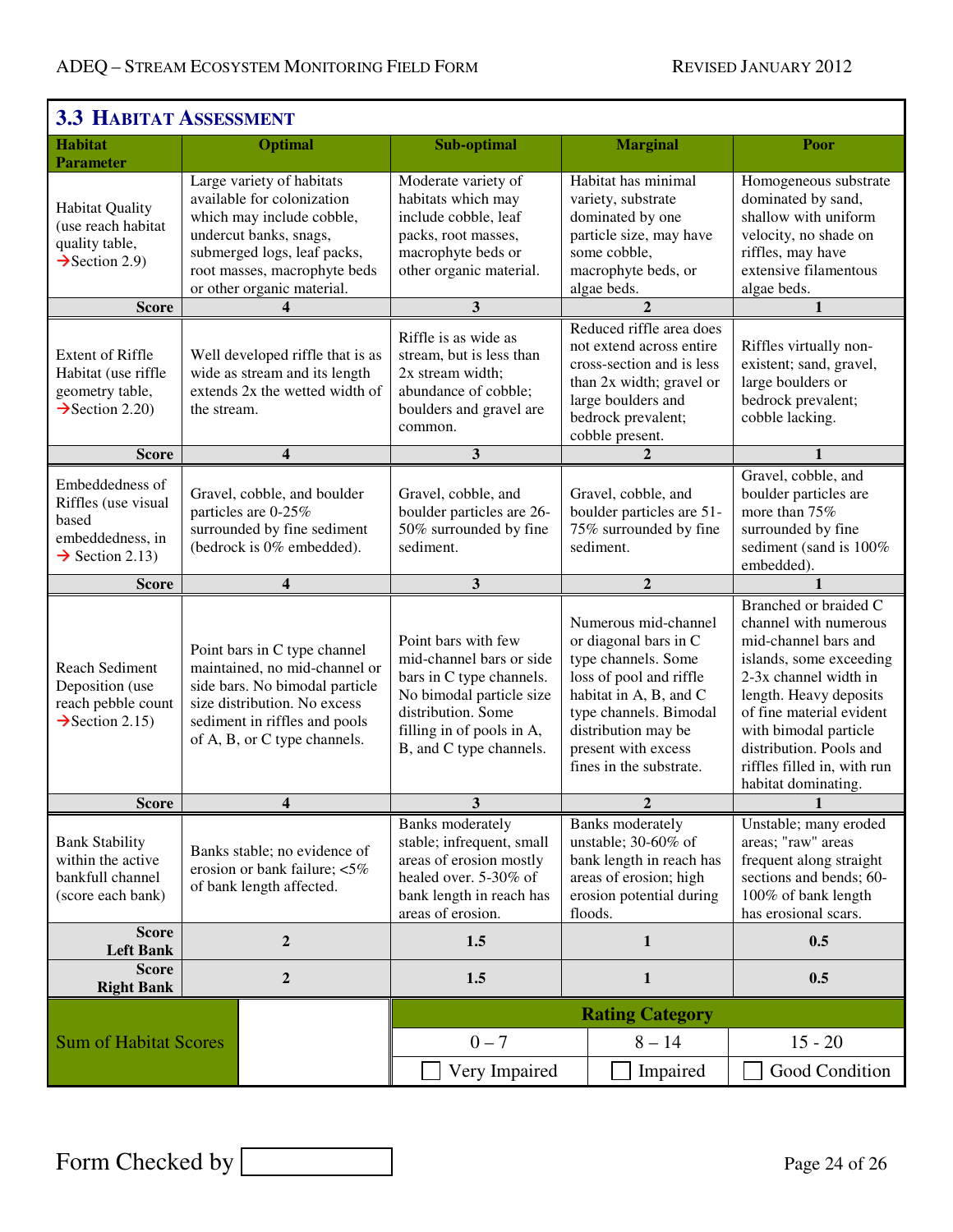| <b>3.4 SITE SKETCH</b>                                                                                          |                                      |  |  |  |  |  |  |
|-----------------------------------------------------------------------------------------------------------------|--------------------------------------|--|--|--|--|--|--|
| Instructions: Draw the sampling reach. Include the items in the upper right corner. Check boxes to verify that  |                                      |  |  |  |  |  |  |
| each item has been included. Also include items of interest such as snags, submerged logs, undercut banks,      |                                      |  |  |  |  |  |  |
| areas of stable cobble habitat, type of bar formations, and areas with cut or eroding banks. A GPS, topo map or |                                      |  |  |  |  |  |  |
| areal photo will help get your bearings and make a better map.                                                  |                                      |  |  |  |  |  |  |
|                                                                                                                 | North Arrow                          |  |  |  |  |  |  |
|                                                                                                                 | Riffles                              |  |  |  |  |  |  |
|                                                                                                                 | Pools (Nutrient<br>Deposition Areas) |  |  |  |  |  |  |
|                                                                                                                 | Water Sample Location                |  |  |  |  |  |  |
|                                                                                                                 | <b>Bug Sampling Locations</b>        |  |  |  |  |  |  |
|                                                                                                                 | Riparian Zone                        |  |  |  |  |  |  |
|                                                                                                                 | <b>Riparian Plants</b>               |  |  |  |  |  |  |
|                                                                                                                 | Floodplain width                     |  |  |  |  |  |  |
|                                                                                                                 | Direction of flow                    |  |  |  |  |  |  |
|                                                                                                                 |                                      |  |  |  |  |  |  |
|                                                                                                                 |                                      |  |  |  |  |  |  |
|                                                                                                                 |                                      |  |  |  |  |  |  |
|                                                                                                                 |                                      |  |  |  |  |  |  |
|                                                                                                                 |                                      |  |  |  |  |  |  |
|                                                                                                                 |                                      |  |  |  |  |  |  |
|                                                                                                                 |                                      |  |  |  |  |  |  |
|                                                                                                                 |                                      |  |  |  |  |  |  |
|                                                                                                                 |                                      |  |  |  |  |  |  |
|                                                                                                                 |                                      |  |  |  |  |  |  |
|                                                                                                                 |                                      |  |  |  |  |  |  |
|                                                                                                                 |                                      |  |  |  |  |  |  |
|                                                                                                                 |                                      |  |  |  |  |  |  |
|                                                                                                                 |                                      |  |  |  |  |  |  |
|                                                                                                                 |                                      |  |  |  |  |  |  |
|                                                                                                                 |                                      |  |  |  |  |  |  |
|                                                                                                                 |                                      |  |  |  |  |  |  |
|                                                                                                                 |                                      |  |  |  |  |  |  |
|                                                                                                                 |                                      |  |  |  |  |  |  |
|                                                                                                                 |                                      |  |  |  |  |  |  |
|                                                                                                                 |                                      |  |  |  |  |  |  |
|                                                                                                                 |                                      |  |  |  |  |  |  |
|                                                                                                                 |                                      |  |  |  |  |  |  |
|                                                                                                                 |                                      |  |  |  |  |  |  |
|                                                                                                                 |                                      |  |  |  |  |  |  |
|                                                                                                                 |                                      |  |  |  |  |  |  |